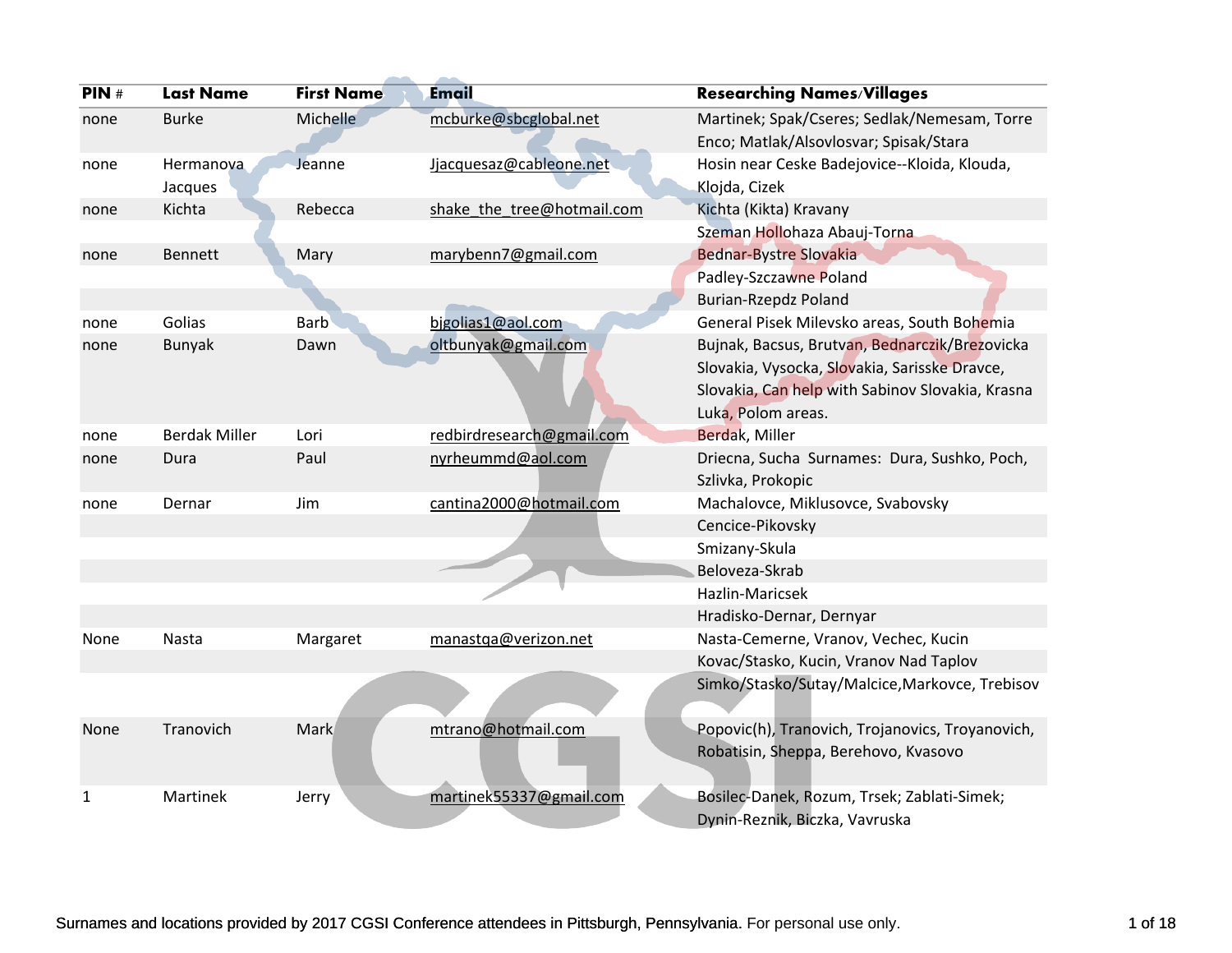| PIN#           | <b>Last Name</b> | <b>First Name</b> | <b>Email</b>               | <b>Researching Names/Villages</b>                                                                                                                                                                                |
|----------------|------------------|-------------------|----------------------------|------------------------------------------------------------------------------------------------------------------------------------------------------------------------------------------------------------------|
| $\overline{2}$ | Martinek         | <b>Jerry</b>      | martinek55337@gmail.com    | Bela (Ledec)-Turdik, Kalina; Meziklasi-Popek,<br>Lepeska; Vrbka-Salek, Trojan                                                                                                                                    |
| 3              | Martinek         | Jerry             | martinek55337@gmail.com    | Pravonin-Martinek, Rakousky, Nevosad; Studeny-<br>Trnka; Risnice-Smetana; Mezilesi-Filip, Jalovecky                                                                                                              |
| 4              | Martinek         | Jerry             | martinek55337@gmail.com    | Lipovice-Chan, Hubacek, Rosberk' Uhrice-Bures;<br>Volyne/Dub-Svec, Novak; Chocolatahota-Chan,<br><b>Mikes</b>                                                                                                    |
| 5              | Martinek         | Jerry             | martinek55337@gmail.com    | Rasovice-Cermak; Stara Vozice-Kral; Kamenice-<br>Sobolak; Pysely-Zelenka                                                                                                                                         |
| 6              | Holian           | Gail              | gailholian@gmail.com       | Stepan, Prochazkova, Kulkanek, Dobra Pole,<br>Kolojedy, Poricany, Litol                                                                                                                                          |
| 7              | Melis            | Karen             | zamagurie@zoominternet.net | Zamagurie Region, Spis Region                                                                                                                                                                                    |
| 8              | Kurimski         | Michael           | mike@kurimski.com          | Kurimszki, Kurimski, Kurimska, Kurimzky,<br>Andrascik, Kurimsky, Soltis, Plaveczki, Krizalkovic,<br>Blasko, Csak, Nobitszky, Banyasz, Zabawa,<br>Drobenyak, Prodhracki, Varga, Revicka, Darak,<br>Pistej, Petrik |
| 9              | Smetana          | Carol             | cismetana@gmail.com        | Becka; Hajic, Plachetka-Zebnice; Pinc-Bilina;<br>Koutnik                                                                                                                                                         |
| 10             | Hadzima          | Paul              | phadzima@gmail.com         | Hadzima, Organiscak, Skupin, Petrosek;<br>Zamaguire Region, Spis County                                                                                                                                          |
| 11             | Engles           | Judith            | judith.e1892@gmail.com     | Nemec: Kostmlaty Pod Ripem; Lipkovice Pod<br>Ripem; Hellebrant: Racineves, Chodauny;<br>Tremka: Brzanky; Bartos: Hostenice                                                                                       |
| 12             | Engles           | Judith            | judith.e1892@gmail.com     | Markvar/Marquard-Technice; Fiala-Technice;<br>Kovar-Vesec, Sobredaz, Zebrakov, Zahorany;<br>Vavra-Velky Vir' Broz-Kovarov                                                                                        |
| 13             | Engles           | Judith            | judith.e1892@gmail.com     | Syvovatka-Olesna                                                                                                                                                                                                 |
| 14             | Hemzik           | Pam               | phemzik@ycp.edu            | Ruske, Snina, Sol Vranov nad Toplou, Nizny<br>Krucov/Hamzik, 3ipovsku, Wasko, Daneso                                                                                                                             |
| 15             | Hemzik           | Pam               | phemzik@ycp.edu            | Holic/Katov/Uradiste/Gergel, Manek, and<br>Hohisek                                                                                                                                                               |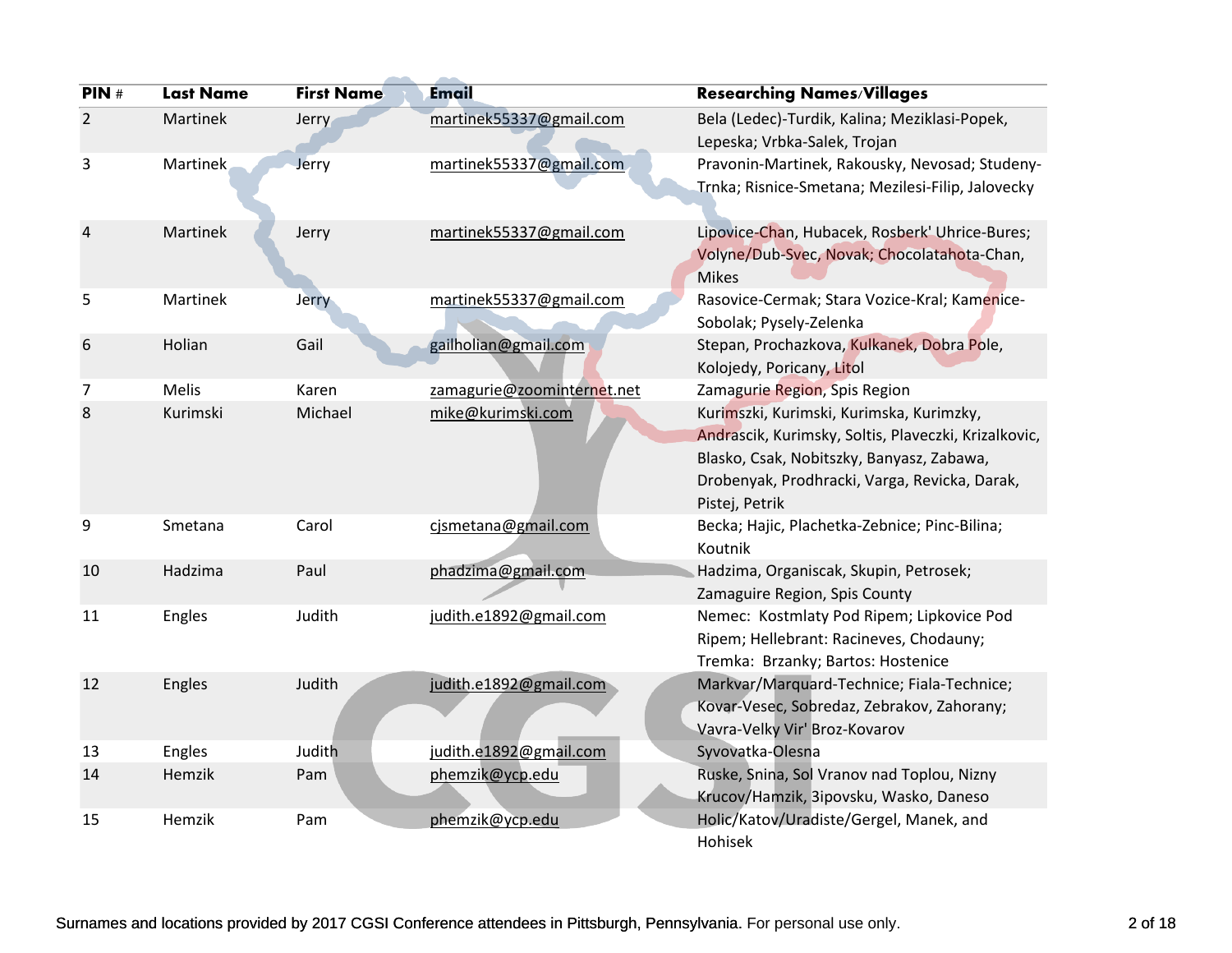| PIN# | <b>Last Name</b> | <b>First Name</b> | Email                       | <b>Researching Names/Villages</b>                 |
|------|------------------|-------------------|-----------------------------|---------------------------------------------------|
| 16   | Cramer           | Julie             | genealogy-wizard@yahoo.com  | Nalepkovo (Spis County), Mereny, Upper            |
|      |                  |                   |                             | Hungary/Klempay, Moszurak                         |
| 17   | Bilik-Walden     | Patricia          | pabwalden@gmail.com         | Supola-Makov, Fubso-Trencin, Bilik-Vivoka,        |
|      |                  |                   |                             | Kubanik                                           |
| 18   | Shannon          | Sue               | haveaslicecakenow@yahoo.com | Krajne-Karlik, Kubis, Vavek, Bukovcan             |
| 19   | Kvech            | Joe               | jkvech@msn.com              | Kvech, Baburek, Hemiz, Brynda/Strebske Hostice,   |
|      |                  |                   |                             | Chysna, Burkonik                                  |
| 20   | Cholka           | Joe               | joe.cholka@verizon.net      | Klatovy-Chocholka, Bovcek                         |
| 21   | Javorek Kay*     | <b>Rose Ann</b>   | thekays@aol.com             | Nizne Ruzbachy-Helis (Hellesz, Hellecz), Scensny, |
|      |                  |                   |                             | <b>Kubis</b>                                      |
| 22   | Javorek Kay*     | Rose Ann          | thekays@aol.com             | Trstena-Javorek, Panik, Poltarec                  |
| 23   | no card          |                   |                             |                                                   |
| 24   | no card          |                   |                             |                                                   |
| 25   | Rumisek-Noel     | Carol             | carol noel@yahoo.com        | Ruminsel-Velka nad Velickov, Jarvonik             |
| 26   | Shimek           | Helen             | eriehps@aol.com             | Shimek, Simek, Velke Lavare, Malacic Slovakia,    |
|      |                  |                   |                             | Magyar                                            |
| 27   | Shimek           | Helen             | eriehps@aol.com             | Bartek, Fruhauf                                   |
| 28   | Draper           | Laura             | draperfam44@gmail.com       | Village-Zaluzice-Petrun, Simko, Kelovcy, Savko,   |
|      |                  |                   |                             | Panyko                                            |
| 29   | Adams            | Judy              | jadams11_2008@yahoo.com     | Bajerovce, Livov, Livoska Huta,                   |
|      |                  |                   |                             | Slovinsky/surnames-Pillar, Lucak                  |
| 30   | Hurbanis         | Kevin             | hurbanis@gmail.com          | Village-Sobotiste, Surnames Hurbanis, Bystrak,    |
|      |                  |                   |                             | Gavurnik, Halabrin, Kuba                          |
| 31   | Palmer           | Sandra            | sloprsal@juno.com           | Oprsal, Nemcicky, Moravia Czech Republic          |
| 32   | Palmer           | Sandra            | sloprsal@juno.com           | Mika, Veseli Nad Moravou, Czech Republic          |
| 33   |                  |                   |                             |                                                   |
| 34   |                  |                   |                             |                                                   |
| 35   | Kohl             | Gay               | sherlock681@hotmail.com     | Piskac-Chotebor; Kohl-Krucembush (Krizava)        |
| 36   |                  |                   |                             |                                                   |
| 37   | Redmond          | Michele           | mredmond@actionnet.net      | Village-Viktavce, Slovakia, surnames: Kollar,     |
|      |                  |                   |                             | Krajcik, Kubov                                    |
| 38   | Hoover           | Kathy             | khoover@wvu.edu             | Walko, Rusko, Berezsky-Kruslov near Bardejov      |
| 39   | Gill             | Robert            | rlgill51@msn.com            | Komna, Michalcik, Krecjikova                      |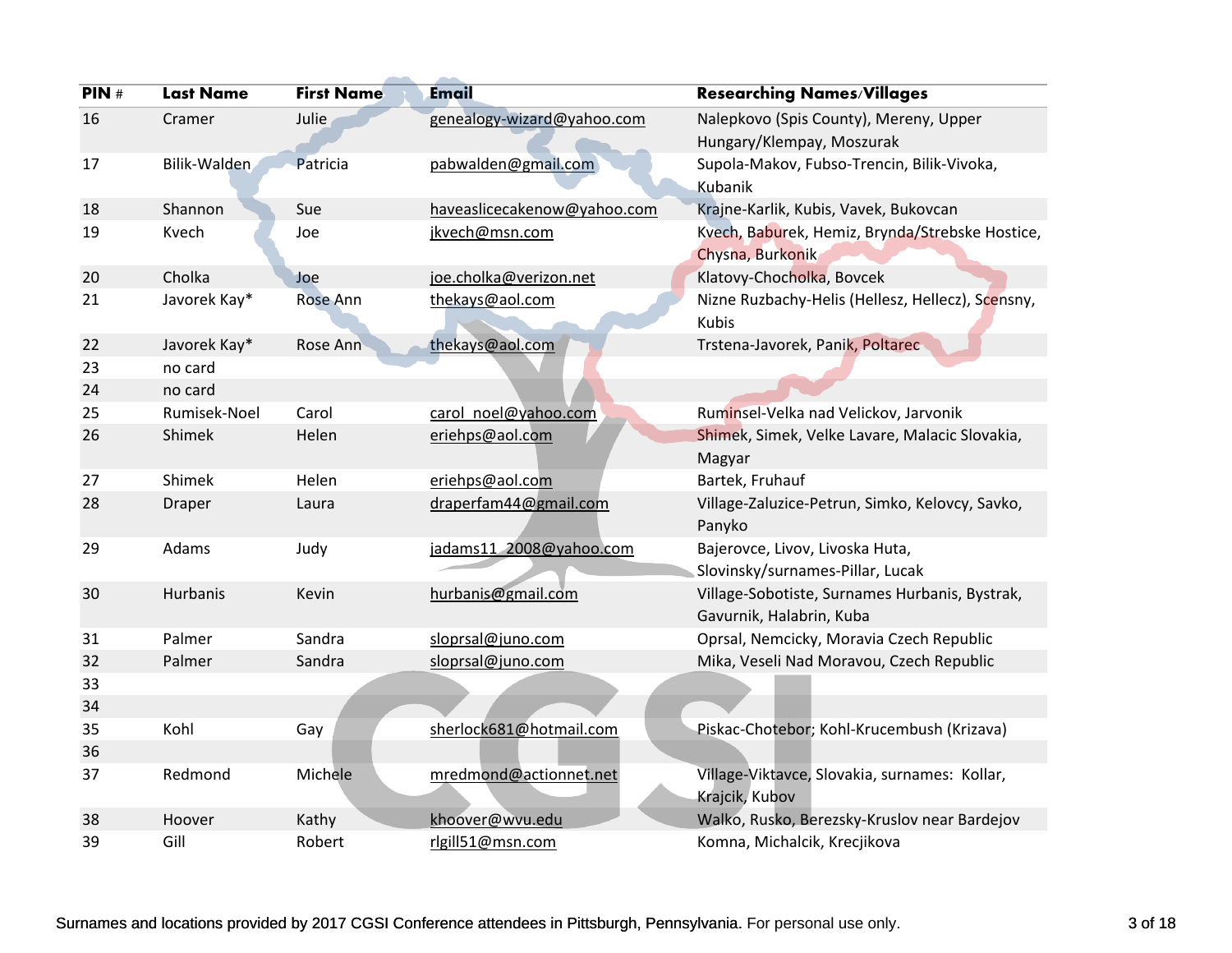| PIN# | <b>Last Name</b> | <b>First Name</b> | Email                  | <b>Researching Names/Villages</b>                |
|------|------------------|-------------------|------------------------|--------------------------------------------------|
| 40   | Yednoch          | Ken               | key2psu@gmail.com      | Kedinak, Hrabeh; Bereznak, Vasicko.              |
|      |                  |                   |                        | Giraldovce/Taplilucla, Matovce, Valkovce         |
| 41   | Petrosky         | <b>Dave</b>       | dave@ez-plant.com      | Porac, Kenov, orocz Peklin, Predmiev, Petrosky,  |
|      |                  |                   |                        | Petrasovics, Lukac, Tabacek, Delick              |
| 42   |                  |                   |                        |                                                  |
| 43   |                  |                   |                        |                                                  |
| 44   |                  |                   |                        |                                                  |
| 45   |                  |                   |                        |                                                  |
| 46   | Kinsey           | <b>Mary</b>       | hackenm@aol.com        | Jedlicka/Podoli                                  |
| 47   | Miller           | Carolynn          | cwj2m2@aol.com         | Martin: Vidovsky, soreny(y), Kostolany, Rutkay;  |
|      |                  |                   |                        | Pribovce/Martin: Chromcik, Griger, Facuna        |
| 48   | Petrosky         | Dave              | dave@ez-plant.com      | Porac, Kenov, orocz Peklin, Predmiev, Petrosky,  |
|      |                  |                   |                        | Petrasovics, Lukac, Tabacek, Delick              |
| 49   | Hoover           | Kathy             | khoover@wvu.edu        | Weber, Hammer/Humer, Spitznen from               |
|      |                  |                   |                        | Rosshaupt now Rozvadow SW CZ                     |
| 50   | Draper           | Laura             | draperfam44@gmail.com  | Magyarizsep Egres Nizny Zipov: Benej Bandi       |
| 51   | Srnec            | Jane              | codaoma.4359@yahoo.com | Surnames-Srnec, Tichy, Pekarek,                  |
|      |                  |                   |                        | Konecny/villages Skalica, Katv, Holic            |
| 52   | Srnec            | Jane              | codaoma.4359@yahoo.com | Tichy, Bures, Konecky/Hradci, Kralov, Hroznova   |
|      |                  |                   |                        | Lhota                                            |
| 53   | Gyurina          | Susie             | susie@gyurina.com      | Olear/Olejar/Ladomirova                          |
| 54   | Gyurina          | Susie             | susie@gyurina.com      | Mihalik-Svidnik, Kurucz-Svidnik                  |
| 55   | <b>Buresh</b>    | Laurie J          | buresh@aol.com         | Bures, Beraz, Karsky, Silek, Shor, Nemcice,      |
|      |                  |                   |                        | Svitavy, Pordubice, Chrudim, Novehrady           |
| 56   | Krivanec Buresh  | Mary              | mkburesh@aol.com       | Krivanec.Caka, Pisek, Blatna, Vrbno, Zabori,     |
|      |                  |                   |                        | Southerm Bohemia                                 |
| 57   |                  |                   |                        |                                                  |
| 58   | Kinsey           | Mary              | hackenm@aol.com        | Family Kalal, Podbori, Tabor, Dobronice          |
| 59   | Kinsey           | Mary              | hackenm@aol.com        | Family Vecera, Svolec, Namest, Brno              |
| 60   | Kinsey           | Mary              | hackenm@aol.com        | Family dudri, Lapes, dolni, Vilemovice, Moravia, |
|      |                  |                   |                        | Valec,                                           |
| 61   | Gyurina          | Susie             | susie@gyurina.com      | Bernat/Mala Ida, Kis Ida                         |
| 62   | Gyurina          | Susie             | susie@gyurina.com      | Csuchran/Klokocov                                |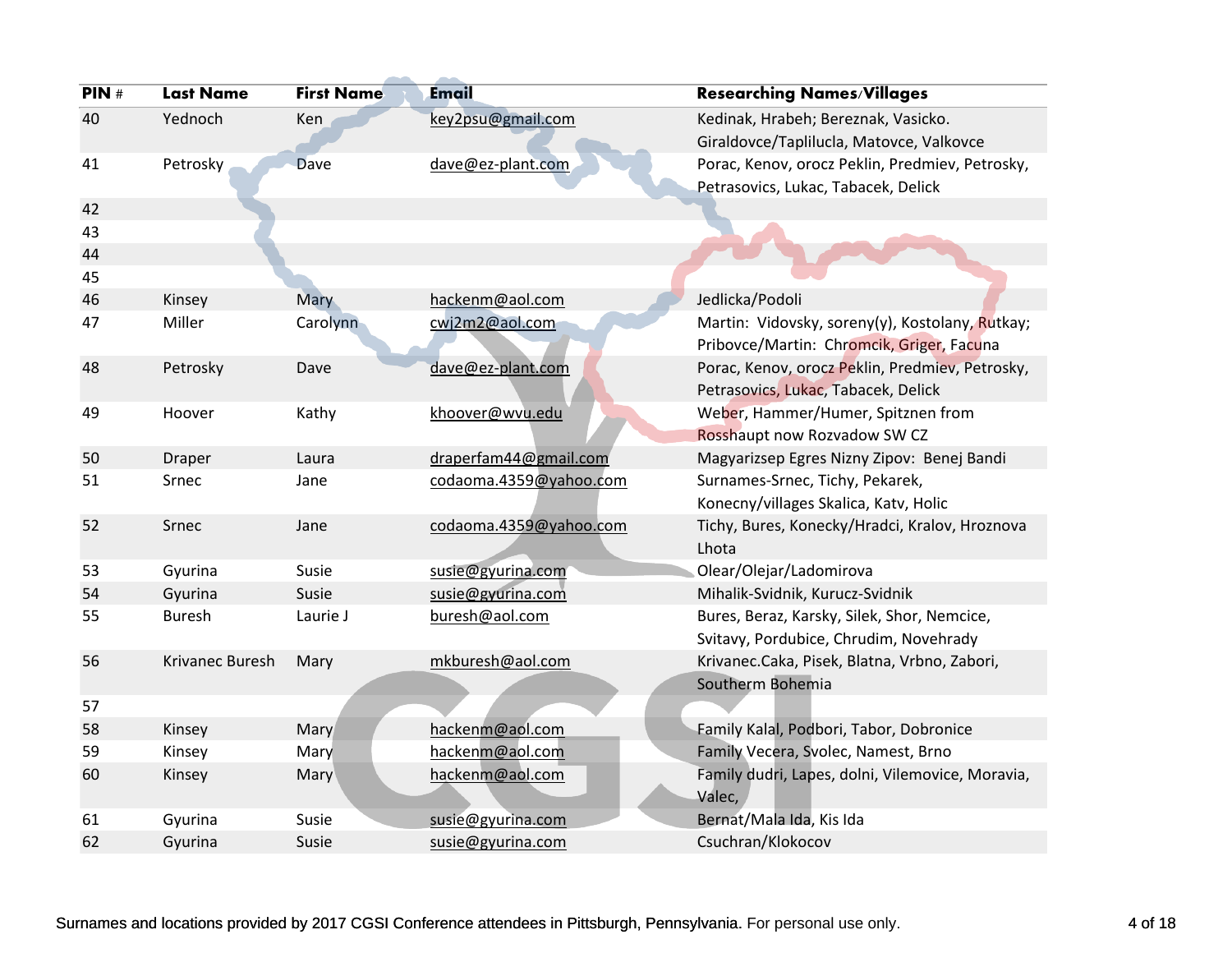| PIN# | <b>Last Name</b>       | <b>First Name</b> | <b>Email</b>           | <b>Researching Names/Villages</b>                                                                                                                 |
|------|------------------------|-------------------|------------------------|---------------------------------------------------------------------------------------------------------------------------------------------------|
| 63   |                        |                   |                        |                                                                                                                                                   |
| 64   | Gyurina                | Susie             | susie@gyurina.com      | Gyurina, Estok/Pozdisovice                                                                                                                        |
| 65   | Gyurina                | Susie             | susie@gyurina.com      | Mulyar.Lastomir                                                                                                                                   |
| 66   | Rouslear-              | Kathy             | krjorgenson@gmail.com  | Rousar, Fajmon, Dostal, Tichy, Kunhart, Sadecka-                                                                                                  |
|      | Jorgenson              |                   |                        | all from the Teleci, Policka area of Bohemia.                                                                                                     |
| 67   | Rouslear-<br>Jorgenson | Kathy             | krjorgenson@gmail.com  | Lorenc, Felti, Rousar-all of Oldris Policka Bohemia                                                                                               |
| 68   | Rouslear-<br>Jorgenson | Kathy             | krjorgenson@gmail.com  | Smidek-Bystrice nad Pernstynem Moravia                                                                                                            |
| 69   | Rouslear-<br>Jorgenson | Kathy             | krjorgenson@gmail.com  | Cizkovsky, Charcovsky-Liben Prague.                                                                                                               |
| 70   | Atkins                 | Barry             | barryatkins@me.com     | Hradiski, Hric, Pollak, Faltin--all from Kurimany<br>Spisky Stvrtok Dlne Straze                                                                   |
| 71   |                        |                   |                        |                                                                                                                                                   |
| 72   | Liesinger              | Diane and Maxine  |                        | Traks, Mikulas, Kmotorka, Bans, Hoveda Chlpan<br>from Dolni and Horni Chlebany Krusovce,<br>Topolcany Area Slovakia                               |
| 73   | Muska Collins          | Susan             | sucoll2000@hotmail.com | Prislip SK--names Preseksta, Hopko, Sedor                                                                                                         |
| 74   | Muska Collins          | Susan             | sucoll2000@hotmail.com | Svetlice (former Vilagy) Muska Havnlyak                                                                                                           |
| 75   | Muska Collins          | Susan             | sucoll2000@hotmail.com | Velicky Berezny (present day Ukraine), Bolas,<br>Balasz, Balazs-surnames                                                                          |
| 76   | Whitaker               | Jan               | janwhitaker@aol.com    | Klakoty-Kvetov, Meijl, Barton                                                                                                                     |
| 77   |                        |                   |                        |                                                                                                                                                   |
| 78   |                        |                   |                        |                                                                                                                                                   |
| 79   | Liesinger              | Diane and Maxine  |                        | Rafaj, Raffay from Bankska Bystrica, Radvan nad<br>Hron; Handlovsky, Handloska from Skubin, Tajov,<br>Reicka, Podlavice-Bankska Bystrica district |
| 80   | Handzo                 | Daniel            | danhandzo@frontier.com | Hanzo and Pivonarik from Hanusovce nad Taplou                                                                                                     |
| 81   | Muska Collins          | Susan             | sucoll2000@hotmail.com | Osadne-village, surname Haurilyak (Havrilyak?)                                                                                                    |
| 82   | Pozarek                | Daniel            | daroques@gmail.com(?)  | Pozarek, Prokes-Vesli nad Moravou                                                                                                                 |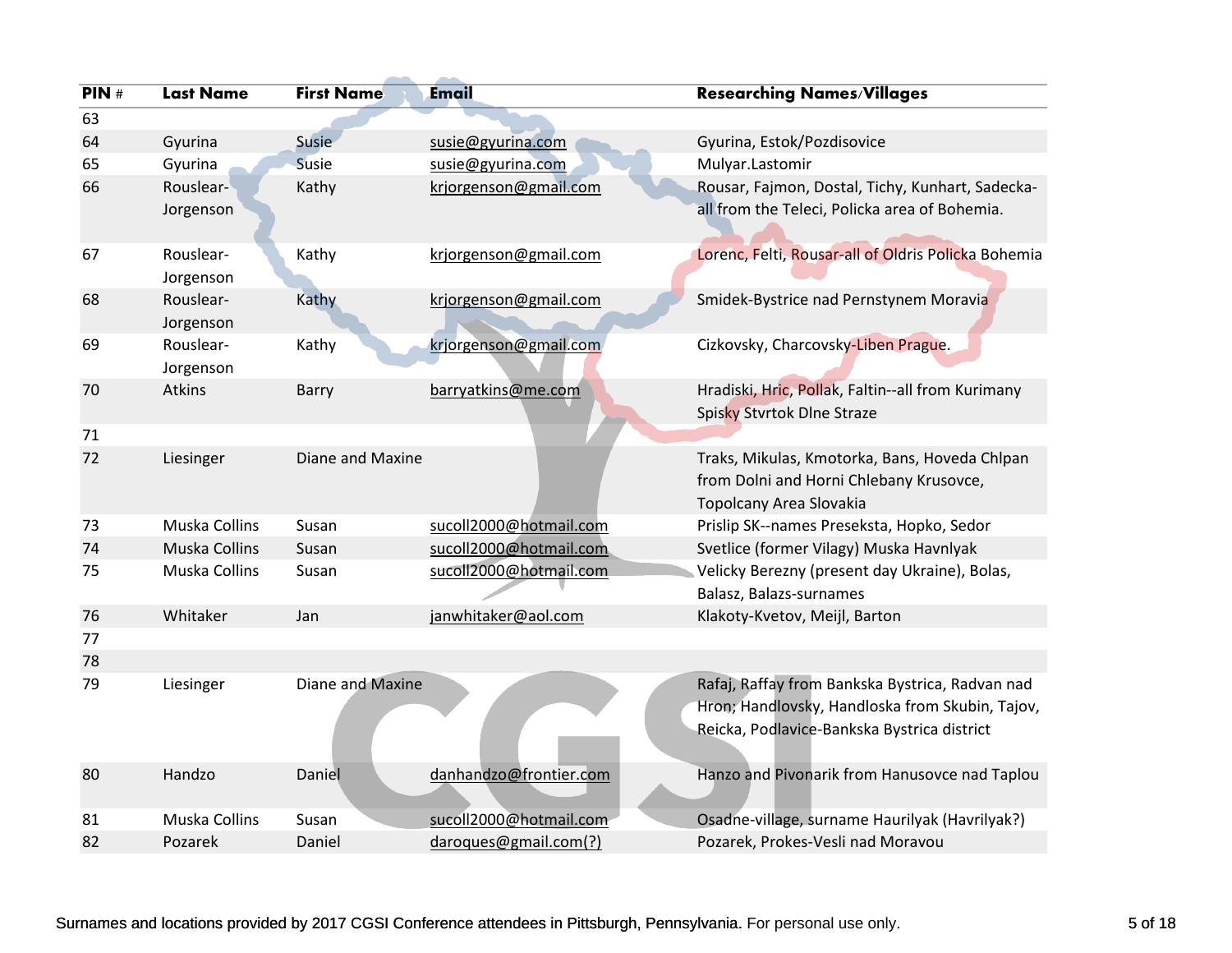| PIN# | <b>Last Name</b>     | <b>First Name</b> | <b>Email</b>             | <b>Researching Names/Villages</b>                                                             |
|------|----------------------|-------------------|--------------------------|-----------------------------------------------------------------------------------------------|
| 83   | Wood                 | Beth              | jbwoodwv1@aol.com        | <b>Bratislava Sekule</b>                                                                      |
| 84   | Moko                 | Robin             | tucat@earthlink.net      | Bratislava Sekule                                                                             |
| 85   | Duchon               | Clauda            | cduchon@ou.edu           | Narysov                                                                                       |
| 86   | Hendershot           | Rita              | ritahendershot@gmail.com | Nadzam/Posa; Szmolej/Posa; Mrazij-Salobin;<br>Sotak/?                                         |
| 87   | Hendershot           | Rita              | ritahendershot@gmail.com | Istvan, Harcsarik, Miklus, Skiber, Marusa-all from<br>Krasna Luka; Cizmar/?                   |
| 88   | Popchock             | <b>Jeff</b>       | popchock@pa.net          | Popcsak, Latzko-village Zdana                                                                 |
| 89   | Popchock             | <b>Jeff</b>       | popchock@pa.net          | Gness, Pekar, Jantek, Plavec, Torysa-villages?                                                |
| 90   | Gyurina              | Susie             | susie@gyurina.com        | Barlok/Hertnik                                                                                |
| 91   | Yurcisin             | Mary Ann          | yurcisinma@gmail.com     | Motyka Krvzlova                                                                               |
| 92   | Yurcisin             | Mary Ann          | yurcisinma@gmail.com     | Yurcisin Nyzni Orlich                                                                         |
| 93   | Yurcisin             | Mary Ann          | yurcisinma@gmail.com     | Tkacs@ Davidov                                                                                |
| 94   | Yurcisin             | Mary Ann          | yurcisinma@gmail.com     | Yano, Jano-Vehec                                                                              |
| 95   | Radatz               | Susan             | scradatz@yahoo.com       | Knapp, Kaputa-Lenartov Slovakia; Malcov,<br>Slovakia; Cehelnik, Kafata, Plaucsan, Piter       |
| 96   | Pozarek              | Daniel            | aardge5@gmail.com        | Jagos & Zak Louka                                                                             |
| 97   | Yanek                | Steve             | spyanek@aol.com          | Odorin: Depta, Labuda, Hovanecz, Farkassovsky,<br>Kravits, Buczak                             |
| 98   | Yanek                | Steve             | spyanek@aol.com          | Dhle Klocovo Nizny Hrusov-Janok, Tanek, Tomko,<br>Babdacek, Alyzso                            |
| 99   | Girman               | John              | jrgplg@aol.com           | Girman, Bajusz, Obsincs, Kontra, Bovak,<br>Rokovcza, Fekete                                   |
| 100  | Girman               | John              | jrgplg@aol.com           | Bogliarka, Slovakia-Ferencz, Mokriss, Dutko,<br>Dsunda, Manyko, Oslacky, Mochnairky, Kasvcjak |
| 101  | Hermanova<br>Jacques | Jeanne            | Jjacquesaz@cableone.net  | Mirocive Pisek-Herman, Blahna, Legro                                                          |
| 102  | Whitaker             | Jan               | janwhitaker@aol.com      | Peckova Lhota (?) Zitek, Hovorkova                                                            |
| 103  | Scherdin             | Mary Jane         | maryjanescherdon@mac.com | Liskovec-Mlaka, Hanus-Hatin                                                                   |
| 104  | Andrejakley          | Debra             | debraley47@gmail.com     | Nizna Slana, Pavol, Cjazdick, Dovecs                                                          |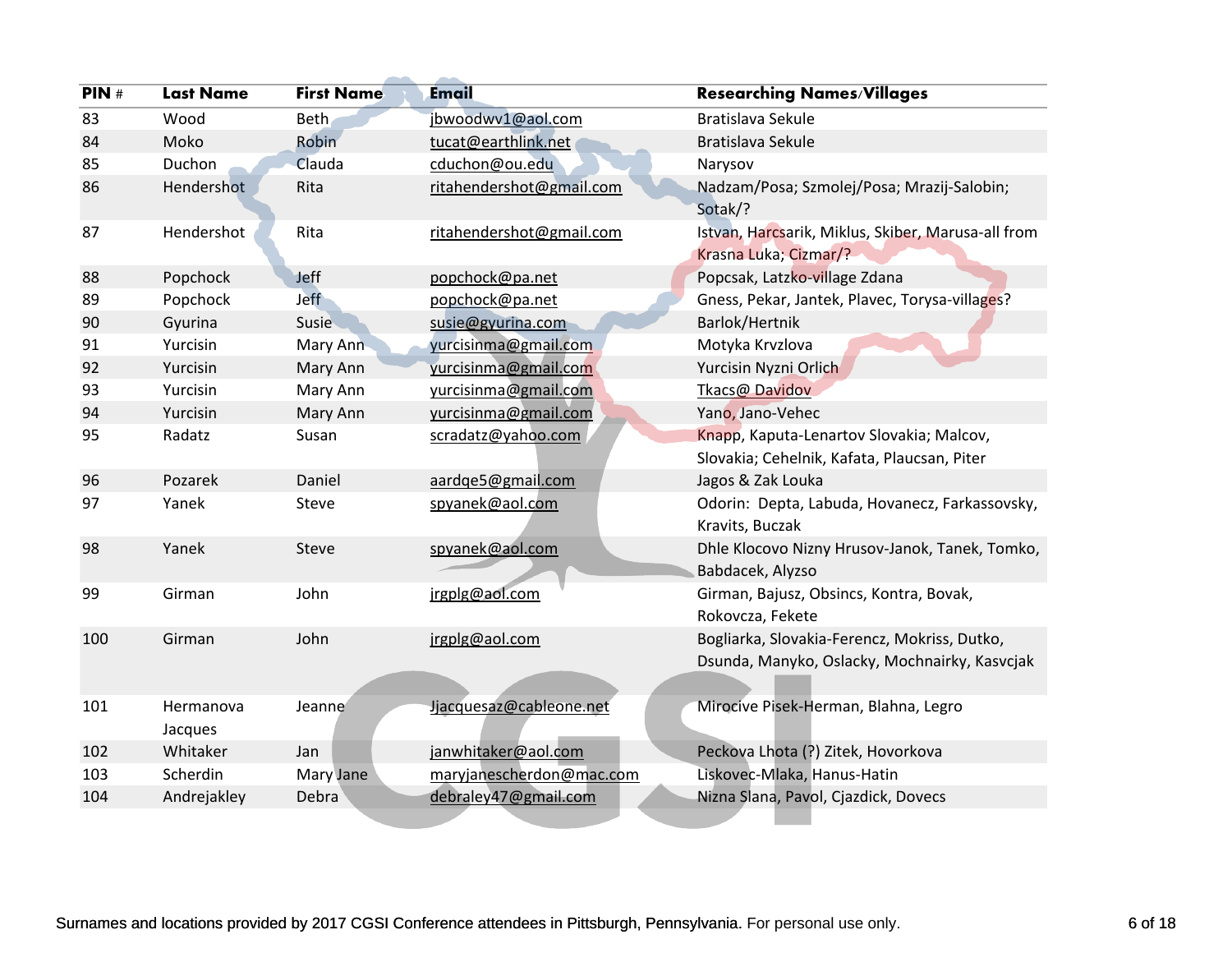| PIN# | <b>Last Name</b> | <b>First Name</b> | Email                    | <b>Researching Names/Villages</b>                                                                                                                                                                                                                                                                                                                                                                             |
|------|------------------|-------------------|--------------------------|---------------------------------------------------------------------------------------------------------------------------------------------------------------------------------------------------------------------------------------------------------------------------------------------------------------------------------------------------------------------------------------------------------------|
| 105  | Hanson           | Fran              | fran30702@hotmail.com    | Barnosky/Barnovsky, Koneval, Frimez, Chlebak,<br>Ruda, Dziak, Zoldak--from Kolockov SK and<br><b>Barnowics PL</b>                                                                                                                                                                                                                                                                                             |
| 106  | Kudlac           | Mike              | mekudlac@woh.rr.com      | Kuldac-Oldesna; Vrabel-Staskov                                                                                                                                                                                                                                                                                                                                                                                |
| 107  | Stefl            | John              | johnd710@verizon.net     | Stefl, Mertl, Luksik Niki Oborn-Zebnice                                                                                                                                                                                                                                                                                                                                                                       |
| 108  | Dzurichko        | Mary              | marydzu@yahoo.com        | Dzurichko-Sol; Hajnik-Mernik; Yurko-Maly<br>Ruskov; Miklos-Krucov                                                                                                                                                                                                                                                                                                                                             |
| 109  | Russell          | James             | jerussell52@gmail.com    | Mejbegen-Kasojovice3, Lnare, Kaceva, Lukaj                                                                                                                                                                                                                                                                                                                                                                    |
| 110  | Russell          | James             | jerussell52@gmail.com    | Jahelka-Kutna Sbra, Bartwick-Petrovice, Pile-<br>Maricuska Hera, Mertberger-Kasejovice                                                                                                                                                                                                                                                                                                                        |
| 111  | Chismar          | Susan             | chismar s a@msn.com      | Jakubany, ribovics, Zavaladriga, Pribish, Zeleznik,<br>Pozdisovce                                                                                                                                                                                                                                                                                                                                             |
| 112  | Cacka            | David             | dcacka0807@outlook.com   | Horne Oresany SK                                                                                                                                                                                                                                                                                                                                                                                              |
| 113  | Cacka            | David             | dcacka0807@outlook.com   | Kridla CZ                                                                                                                                                                                                                                                                                                                                                                                                     |
| 114  | Parrish          | Linda             |                          | Krecek-Habr, Bohovnovie; Popisil-Hyyzely;<br>Kubelka-Horni Kruty; Pitak-Vjezdee; Hubeny-<br>Nesmen; Horacek-Nesmen; Svatiuska-<br>Doubravcany; Srna-Horni Chvatliny; Holub-<br>Doubracvany; Tintera-Barchovice; Kozova-Horni<br>Chvatliny; Kopecka-Zasmuky; Hanzabe-Tousice;<br>Srba-Horni Chvatliny; Holub-Doubravcany;<br>Tintera-Barchovice; Kozova-Horni Chvatliny;<br>Kopecka-Zasmuky; Hansabele-Tousice |
| 115  | Parrish          | Linda             |                          | Itiera-Ctineves; Sustrova-Rovne; Chmelarova-<br>Rovne; Satran-Nova Ves; Krejeova-Ctineves                                                                                                                                                                                                                                                                                                                     |
| 116  | Millich          | Patty             | 1teacup@sbcglobal.net    | Kuasnyofsky, Potochar/Potoczar, Majak, Cralak,<br>Moszor, Fefsak,. Villages Oscadmica, Skalite,<br>Cadca                                                                                                                                                                                                                                                                                                      |
| 117  | Andrejcibe Ley   | Debra             | debraley47@gmail.com     | Vlachovo: Ondrejcsik, Ondrejscik, Sojak, Mesarts                                                                                                                                                                                                                                                                                                                                                              |
| 118  | Lichvarcik       | Carl              | carllichvarcik@yahoo.com | Vislanka/Pusztamezo. Lichvarcik/Lichvarcsik,<br>Sulic, Kobe                                                                                                                                                                                                                                                                                                                                                   |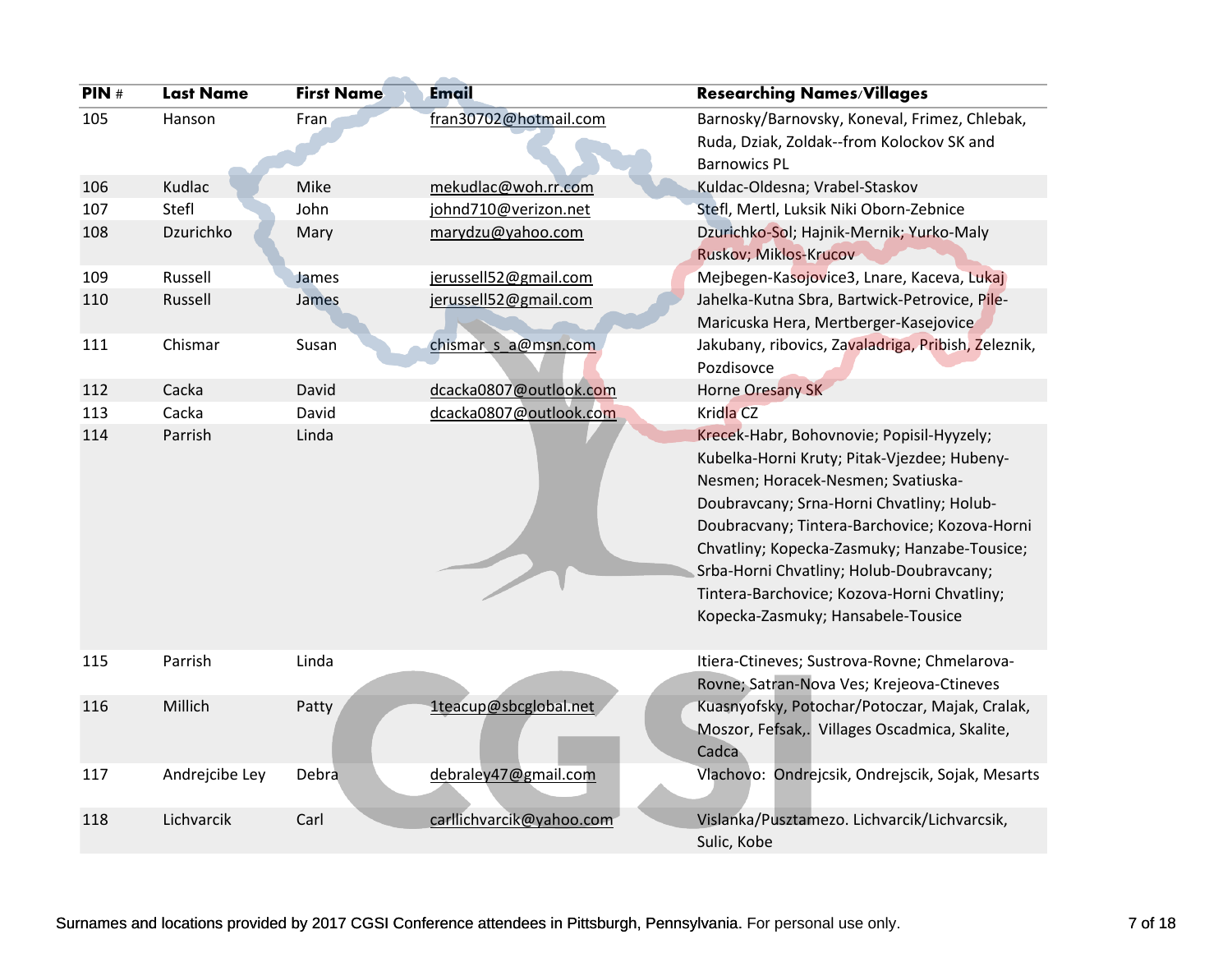| PIN# | <b>Last Name</b> | <b>First Name</b> | <b>Email</b>             | <b>Researching Names/Villages</b>                                                                                 |
|------|------------------|-------------------|--------------------------|-------------------------------------------------------------------------------------------------------------------|
| 119  | Lichvarcik       | Carl              | carllichvarcik@yahoo.com | Hnilec, Jarabek/Jarabko, Smorada/Szmorada                                                                         |
| 120  | Russell          | James             | jerussell52@gmail.com    | Pilc (can't read next word), Zimmerman (?) cant<br>read next word, Predigen (can't read next 2<br>words), Dresler |
| 121  | <b>McAdams</b>   | Cathie            | ab8gv@yahoo.com          | Zavadka Spis-Turcan, Zakutcija, Repasky                                                                           |
| 122  | Fleischhacker    | Karen             |                          | Bardejov, Zborou: Stebnicka, Huta, Kosice, Babej,<br>Siba, Markovich, Miscik, Suchanic                            |
| 123  | Dura             | Paul              | nyrheummd@aol.com        | Surnames: Dura, Sushko, Slivaka, Poch Ordas.                                                                      |
|      |                  |                   |                          | Villages: Driecna, Sucha, Vladica                                                                                 |
| 124  | Hudek            | Jim               | jimhudec@gmail.com       | Hudec-Mirosov; Sykora-Stitov; Hudec-Prikocice;                                                                    |
|      |                  |                   |                          | Kasal-Kakejov; Liska-Trokavec; Smolik-Nevid                                                                       |
|      | Crock            | Jann              | jenncrock@gmail.com      | Hudec-Mirosov; Sykora-Stitov; Kasal-Kakejov;                                                                      |
|      |                  |                   |                          | Liska-Trokavec                                                                                                    |
| 125  | Shute            | Judy              | jbeej@comcast.net        | Sebak-Stitna; David-Stitna; Stepancik-Stitna;                                                                     |
|      |                  |                   |                          | Treka-Laenov; Sudrla-Vrebttee, Vlachovive,                                                                        |
|      |                  |                   |                          | Sehradice; Val Klobouky.                                                                                          |
| 126  | Crock            | Jann              | jenncrock@gmail.com      | Prell-Tynnad Vitavoc; Sabek-Louzna                                                                                |
| 127  | Hudek            | Jim               | jimhudec@gmail.com       | Sahek-Louzna; Sulc-Louzna                                                                                         |
| 128  | Hrubec           | <b>Barb</b>       | bhrubec@aol.com          | Hrabina, Trcka-Valssle Klobouky                                                                                   |
| 129  | Hrubec           | <b>Barb</b>       | bhrubec@aol.com          | Horni Nemci-Hurbis                                                                                                |
| 130  | ?                | ?                 | joesvehlak@live.com      | Hroznova Lhota Tasov                                                                                              |
| 131  | Eusecio          | Denise            | denisemeusebio@gmail.com | Lukacovic, Jurak, Drobnej, Stefak, Linc, Selenec                                                                  |
| 132  | Eusecio          | Denise            | denisemeusebio@gmail.com | Peka, Pevetchin                                                                                                   |
| 133  | Eusecio          | Denise            | denisemeusebio@gmail.com | Venine, Jorsa, Krajnyak, Harbulak                                                                                 |
| 134  | Helwig           | Karen             | helwigr@cni-usa.com      | Rejcha-Belysoc CZ; Chrastil-Mirosovice CZ;                                                                        |
|      |                  |                   |                          | Alfman-Dolany CZ; Hynek-Zahorany CZ; Prine-                                                                       |
|      |                  |                   |                          | Ratibor CZ; Synovec-Zelezny Brod; Honicky-                                                                        |
|      |                  |                   |                          | Miletice CZ; Kral-Miletice CZ; Zeman-Zelezny                                                                      |
|      |                  |                   |                          | Brod CZ; Hynek-Novy Kdayne CZ; Jonecek,                                                                           |
|      |                  |                   |                          | Nejdar, Rudiz, Petrzina, Nesvarba, Vocacek                                                                        |
| 135  | Helwig           | Karen             | helwigr@cni-usa.com      | Zelezny Brod-Synovec, Zeman                                                                                       |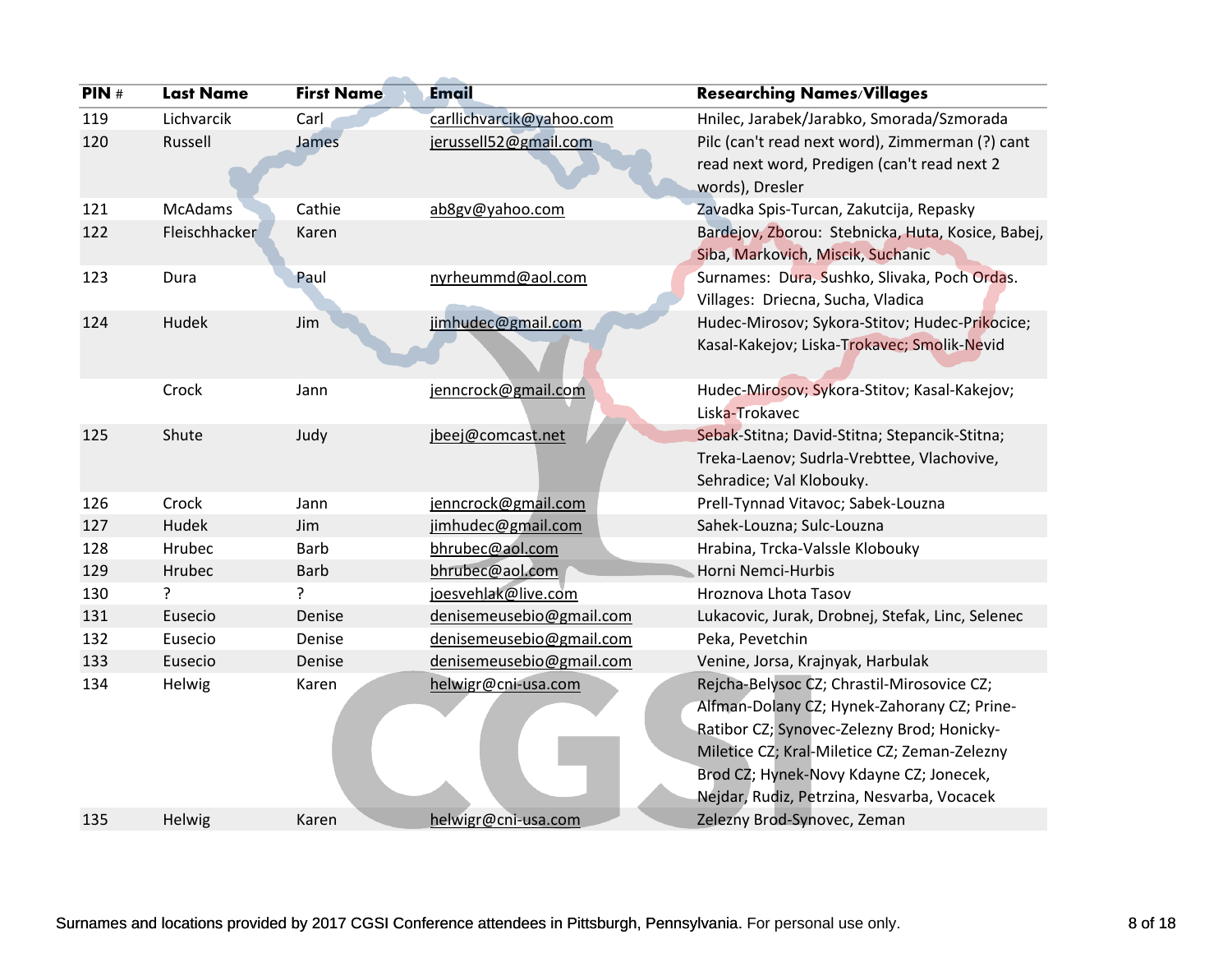| PIN#       | <b>Last Name</b>       | <b>First Name</b> | <b>Email</b>              | <b>Researching Names/Villages</b>                                                                                                                                                              |
|------------|------------------------|-------------------|---------------------------|------------------------------------------------------------------------------------------------------------------------------------------------------------------------------------------------|
| 136        | Helwig                 | Karen             | helwigr@cni-usa.com       | Miletice, CZ, Honicky; Miletice Kral, Mirosovice-<br>Chrastil                                                                                                                                  |
| 137        |                        |                   |                           |                                                                                                                                                                                                |
| 138<br>139 |                        |                   |                           |                                                                                                                                                                                                |
| 140        | Waseleski              | Tom               | twaseleski@comcast.net    | Tkac/Lesne; Monigas/Jasenovce; Nitzky-<br>Sabdik/Tusice                                                                                                                                        |
| 141        | Svehlak                | ?                 | joesvehlak@live.com       | Vlachovice, Haluzice                                                                                                                                                                           |
| 142        | Muggli                 | Shirley           | shirl.muggli@comcast.net  | All in Slovakia, Kosice region on Hornad River:<br>Bodnar, Kohut and Angyal, Takacz in Krasna;<br>Stein and Schmied in Nizna Mysla; Strasburger,<br>Hornyak, Bender in Blazice and Vysna Mysla |
| 143        | Janda                  | Kenneth           | k-janda@northwestern.edu  | Kunevad                                                                                                                                                                                        |
| 144        | Bartko                 | John              | statsjohn@gmail.com       | Village-Vazec, surname Bartko                                                                                                                                                                  |
| 145        | Mann                   | Alice             | amill@comcast.net         | Vel'ka, Poprad-Strompf, Emericczy,<br>Pulvermacher, Munnic (husband)                                                                                                                           |
| 146        | Mann                   | Alice             | amill@comcast.net         | Spisska Nova ves-Munnich, Graff                                                                                                                                                                |
| 147        | Mann                   | Alice             | amill@comcast.net         | Kezmarok, Spisska Belam Krisova Ves, Forbasy-<br>Schultz, Krutki/Krutka, Novojovsky, Brosel, Burda                                                                                             |
| 148        | Lanik                  | Donna             | dmlanik@uakron.edu        | Zboroc: Zelinsky, Varazinsky, Kendra, Balent,<br>Tokar                                                                                                                                         |
| 149        | <b>Wasilko Nagrant</b> | Marianne          | mariannenogrant@yahoo.com | Nagrant, Bobak, Cikos, Rojko Ujaczky, Lesifka,<br>Miroalik, Kurov                                                                                                                              |
| 150        |                        |                   |                           |                                                                                                                                                                                                |
| 151        | Eckrich                | Dawn              | dquilt95@aol.com          | Saukup. Remesin-Pilsensover; Franz and<br><b>Wenceslaus Saukup</b>                                                                                                                             |
| 152        | Martin                 | Linda             | jenistaml@icloud          | Janecek-Zamel CR, Potsdyn CR                                                                                                                                                                   |
| 153        | Kapaniais              | Gloria            | gkapantais36@gmail.com    | Ninchak (Smigovec), Hrenko (Juwsa)                                                                                                                                                             |
| 154        | Janson                 | Marry             | mljanson1@gmail.com       | Turzovka: Sekac, Kompanek, Korduljak, Blaha,<br>Gorilovitz, Vitulaj, Zelienska, Kubassik. Rakova-<br>Blaha, Basilidez                                                                          |
| 155        | Martin                 | Linda             | jenistaml@icloud          | Dvorak-Zamel CR, Potstyn CR                                                                                                                                                                    |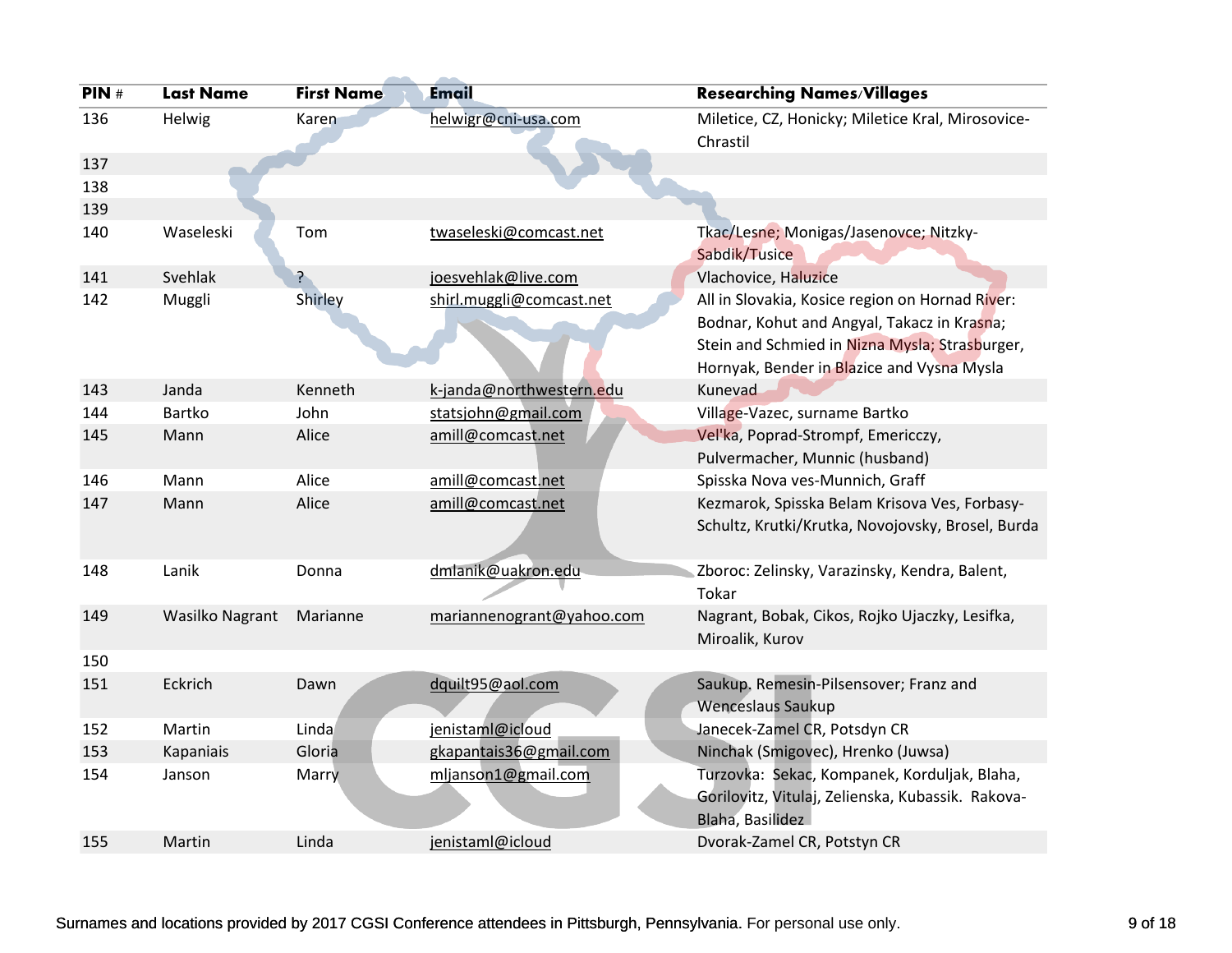| PIN# | <b>Last Name</b> | <b>First Name</b> | <b>Email</b>             | <b>Researching Names/Villages</b>                                                                                                                                     |
|------|------------------|-------------------|--------------------------|-----------------------------------------------------------------------------------------------------------------------------------------------------------------------|
| 156  | Sobek George     | Donna             | muskoxdonna@comcast.net  | Surname_Sobek, Harcharic, Marcin, Szemanek,                                                                                                                           |
|      |                  |                   |                          | Harcsark, Kupec, Kacsmar, Kapeck, Putvera--                                                                                                                           |
|      |                  |                   |                          | Bardejov Hertnik Slocakia                                                                                                                                             |
| 157  | Belej            | Diane             | 4bluebarney@gmail.com    | Kacsur, Dupnak, Shandrick, Rudavsky, Cupcara,<br>Janoscko: Bystra, Mikova, Hruvaj, Razkovce,<br>Maln Polina, Driecna                                                  |
| 158  | Smisek           | Anita             | anita@yousq.net          | Smisek-Zalsi, Horny Bukovsko, Sevetin; Toman-<br>Krakovcice; Zeman, Malecha-Sviny                                                                                     |
| 159  | Schelbusch       | Stephanie         | sns40@duke.edu           | Jarovnice SK, Sabinov SK, Nyarsardo (Hungarian<br>spelling before 1918, maybe Narsany in Slovak),<br>Raznany, SK; Slaninka, Tupta, Piga, Janiga,<br>Novotny, Marcinko |
| 160  | <b>Bigelow</b>   | Diana             | dibigelow57@gmail.com    | Hrdlicka, Poldauf, Ceska Trbova                                                                                                                                       |
| 161  | Starman          | Frank             | starman@starman.net      | Lhotka, Parnik, Dlouha Trebova, Privrat                                                                                                                               |
| 162  | Gardiner         | Arlene            | a-gardiner@sbcglobal.net | Noga, Rostoka (Rostoky), Billasz, Kundrat,<br>Mihalko, Juhas (Ujas), Cherep                                                                                           |
| 163  | Gardiner         | Arlene            | a-gardiner@sbcglobal.net | Pitlilika and Sturyak in Dolhonya                                                                                                                                     |
| 164  | Gardiner         | Arlene            | a-gardiner@sbcglobal.net | Drimak in Mergeska now Nova Polianka                                                                                                                                  |
| 165  |                  |                   |                          |                                                                                                                                                                       |
| 166  | Girman           | Patty             | jrgplg@aol.com           | Kobylak-Tasice; Kaizr-Zvikov Ververka Sup                                                                                                                             |
| 167  | Hudec            | Jim               | jimhudec@gmail.com       | Zmenacek-Koblosko                                                                                                                                                     |
| 168  | Kudlac           | Mike              | mekudlac@woh.rr.com      | Cambal-Mala Vrbka, Kuzelov; Okenka-Mala Vrbka                                                                                                                         |
| 169  | Smisek           | Anita             | anita@yousq.net          | Herda, Horni Bukocsko, Trebon, Stepanovice,                                                                                                                           |
|      |                  |                   |                          | Sevetin, Drahotesice, Jirik, Simon, Tupy                                                                                                                              |
| 170  | Wheatley         | Carol             | cjwheatley5@comcast.net  | Filip Molesan, Dubovica                                                                                                                                               |
| 171  | Milcic           | Marcella          | helenxyz@att.net         | Strakonice: Milcic, Prochazka, Poustka, Komrska,<br>Prasil                                                                                                            |
| 172  | Milcic           | Marcella          | helenxyz@att.net         | Rozmital, Nesvacily, Kala or Kalla, Nepomuk:<br>Sana or Shana                                                                                                         |
| 173  | Frank            | John              | jfrank11@cox.net         | Vlastek: Novak, Humpal, Vosahlik; Jetetice:<br>Kraholik, Bolek                                                                                                        |
| 174  |                  |                   |                          |                                                                                                                                                                       |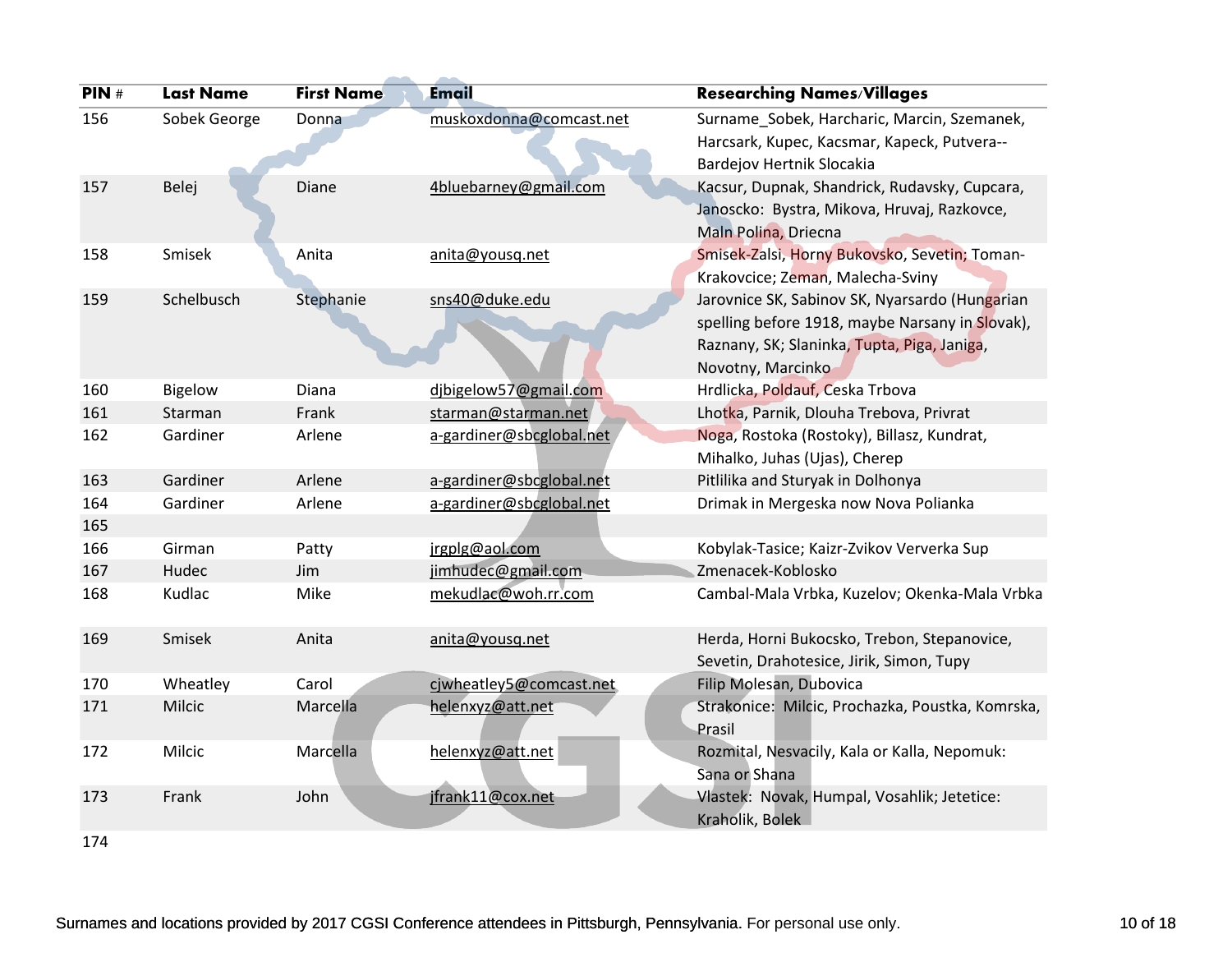| PIN# | <b>Last Name</b> | <b>First Name</b> | <b>Email</b>              | <b>Researching Names/Villages</b>                                                                                                                                                                                      |
|------|------------------|-------------------|---------------------------|------------------------------------------------------------------------------------------------------------------------------------------------------------------------------------------------------------------------|
| 175  |                  |                   |                           |                                                                                                                                                                                                                        |
| 176  |                  |                   |                           |                                                                                                                                                                                                                        |
| 177  |                  |                   |                           |                                                                                                                                                                                                                        |
| 178  | Kanno            | Arlene            | akanno8@gmail.com         | Suchdol nad Luznici-Florian; Smelcovnaz-Cadek                                                                                                                                                                          |
| 179  | Kanno            | Arlene            | akanno8@gmail.com         | Luzany Bukova-Duchek; Koryta-Rous; Struhadlo<br>Steinbach-Nejdi                                                                                                                                                        |
| 180  | Kanno            | Arlene            | akanno8@gmail.com         | Tomice(Stredocesky)-Prusa                                                                                                                                                                                              |
| 181  | Skorepa          | Ron               | ronskorepa@gmail.com      | Barta Klatovy; Hobl Klatovy                                                                                                                                                                                            |
| 182  | Skorepa          | Ron               | ronskorepa@gmail.com      | Vesely.Koln/Kutna Hora                                                                                                                                                                                                 |
| 183  | Skorepa          | Ron               | ronskorepa@gmail.com      | Skorepa/Jihlava                                                                                                                                                                                                        |
| 184  | Matuska          | Debra             | dmatuska@mninter.net      | Hieke/Hicke-became Hickey in US, Lesna                                                                                                                                                                                 |
| 185  | Malina           | <b>Barb</b>       | bmalina@asac.us           | Malina, Zlutice, Balvin, Drahos, Benda                                                                                                                                                                                 |
| 186  |                  |                   |                           |                                                                                                                                                                                                                        |
| 187  |                  |                   |                           |                                                                                                                                                                                                                        |
| 188  | <b>Bowwesi</b>   | Carol             | cebpurplelady@aol.com     | Gladis-Maly Lipk???; Hascak-Maly Lipk???                                                                                                                                                                               |
|      |                  |                   |                           | (Hoskins, Haskin                                                                                                                                                                                                       |
| 189  | Gariota          | Margaret          | mgrnnp@gmail.com          | Pinkoszki-village Svatus                                                                                                                                                                                               |
| 190  | Gariota          | Margaret          | mgrnnp@gmail.com          | Szota'k, Jana'k-village Ostrov                                                                                                                                                                                         |
| 191  | Markstan         | Tom               | tmarkstan@verizon.net     | Markstan, Kovach, Kocis, Kochis, Hornick,<br>Hornak,, villages Ssuany, H Zaluzany, Dolyan, ???                                                                                                                         |
| 192  | McWhorter        | Will              | wmac2@peoplepc.com        | Kaiser, Novak, Krozik, Bednarz, Drnek, Zimmel-<br>Tust; Janda-Halamky                                                                                                                                                  |
| 193  | McWhorter        | Will              | wmac2@peoplepc.com        | Vavna, Driska, Muzika-Lnarsky Malkov; Svehla-<br>Mecicov; Spicka, Hokra, Opava-Komusin, Velky<br>Bor, Znna-Zahocicky; Santana-Myslin; Blaha-<br>Blizanow; Vodicka-Bezdekov; Prucha, Petezcka-<br><b>Smolivce Stary</b> |
| 194  | Wasilko Nagrant  | Marianne          | mariannenogrant@yahoo.com | Wasilco, Mikita Petrik, Hutsko (Hoczko), From,<br>Vysna, Jablonka                                                                                                                                                      |
| 195  | <b>Burns</b>     | Diane             | diane@ontraxweb.com       | Cintula/Boesky, Mikulas; Totka-Mikulas; Vanyek-<br><b>Mikulas</b>                                                                                                                                                      |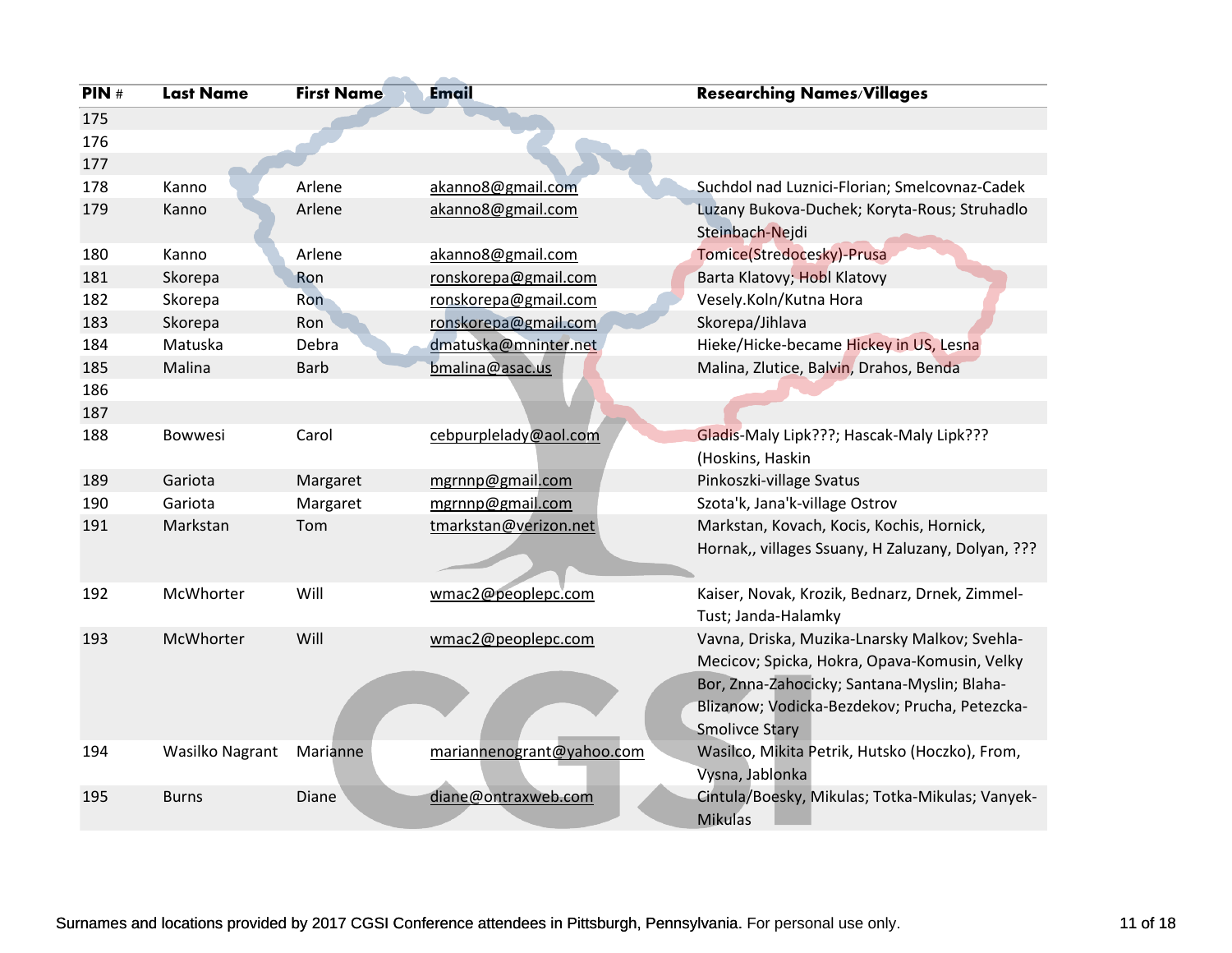| PIN# | <b>Last Name</b>       | <b>First Name</b> | <b>Email</b>               | <b>Researching Names/Villages</b>              |
|------|------------------------|-------------------|----------------------------|------------------------------------------------|
| 196  | <b>Burns</b>           | Diane             | diane@ontraxweb.com        | Kubovcik-Krcmzachy; Schuster-Kluknava; Dzurik- |
|      |                        |                   |                            | Dubrava                                        |
| 197  | Gayetsky               | Joe               |                            | Texter, Braszik-Rakos; Harvischak-Porac;       |
|      |                        |                   |                            | Korecsko-Visnov; Artim-Celovce                 |
| 198  | <b>Bacsik</b>          | Maryann           | bacsiknj@aol.com           | Jurkova Volya-Bacsik; Visny Orlich-Bacsik,     |
|      |                        |                   |                            | Michalk, Fercsanka                             |
| 199  | Tomasovic              | Beth              | btomasovic1707@comcast.net | Olha                                           |
| 200  | Rapak Magruder         | Robert            | rmmagruder@hotmail.com     | Dlha Nad Orayou-family names Tapak, Fajrik,    |
|      |                        |                   |                            | Matis                                          |
| 201  | <b>Bacsik</b>          | Maryann           | bacsiknj@aol.com           | Piegizymka, Poland-Yurkowsky, Dubouchilc,      |
|      |                        |                   |                            | Gozy, Pelak, Olenich                           |
| 202  | Long                   | Elaine            | jc606060@sbcglobal.net     | GBUR-Teplicka                                  |
| 203  | <b>Wasilko Nagrant</b> | Marianne          | mariannenogrant@yahoo.com  | Pizur, Porontic, Czap, Karas, Fecyo, Vilacay,  |
|      |                        |                   |                            | Svetlice                                       |
| 204  | Long                   | Elaine            | jc606060@sbcglobal.net     | Babik-Markusocive, Fedor-Teplicka              |
| 205  | Janakis                | Michael           | mjanakis@gmail.com         | Baszkid (Beskid, Beszkid, Beszlet, Beskett),   |
|      |                        |                   |                            | Compel or Czompel, Jacubany                    |
| 206  | <b>Wasilko Nagrant</b> | Marianne          | mariannenogrant@yahoo.com  | Hrebenak, Hasich (Haszicz), Durnyak, Golya,    |
|      |                        |                   |                            | Zubne, Pcoline                                 |
| 207  | Kavulich               | Susan             | skav@chorus.net            | Villages in Spis County-Jaklovce, Margecany;   |
|      |                        |                   |                            | Names: Kavulic, Papcun, Jencso                 |
| 208  | Kavulich               | Susan             | skav@chorus.net            | Villages in Zemplin County: Parchovany,        |
|      |                        |                   |                            | Dvorianky, Vojcice; Names-Oravec, Bujdos-      |
|      |                        |                   |                            | Topolovsky                                     |
| 209  | Long                   | Elaine            | jc606060@sbcglobal.net     | Lacny-Teplicka                                 |
| 210  | Long                   | Elaine            | jc606060@sbcglobal.net     | Topoliova 05323 Rudnany Spisska Nova Ves       |
| 211  | Poznik                 | <b>Phyllis</b>    | pappap@gmail.com           | Poznike-Bruniste; Habanek-Ladce                |
| 212  | Frich                  | Phyl              | phyllisgrich@yahoo.com     | Grich-Plavnica; Zelinski-Lipany                |
| 213  | <b>Steck</b>           | James             | jdsteck@gmail.com          | Names-Stich, Marcus; Villages-Nove Domky       |
|      |                        |                   |                            | (German Neuhaus), Hranicky (German             |
|      |                        |                   |                            | Reichenthal)                                   |
| 214  | Liechti                | <b>Barb</b>       | gencpabpi@gmail.com        | Dolni Bousov-Prokupek, Drholec; Kolin; Kolin-  |
|      |                        |                   |                            | Fiala, Prohaska                                |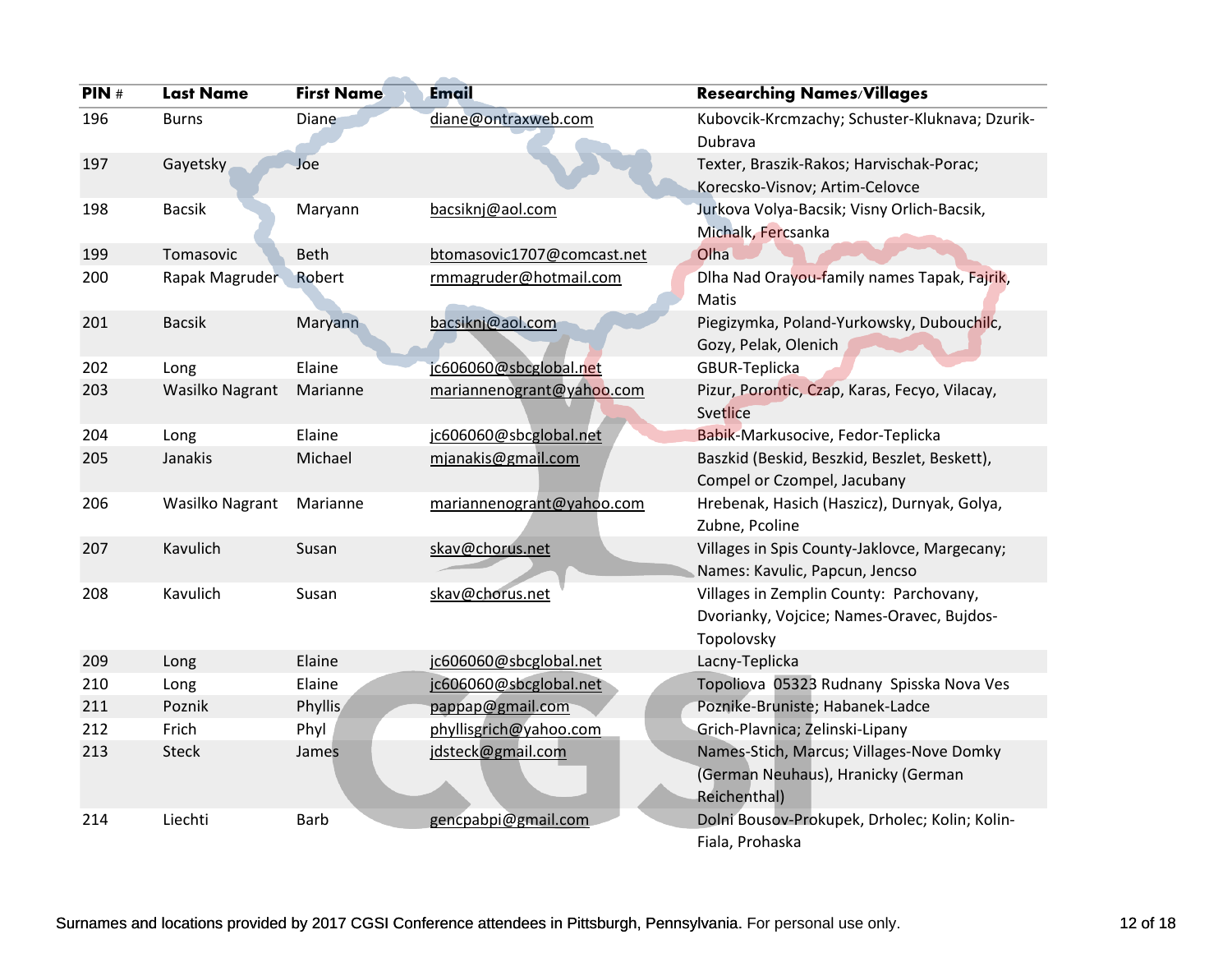| PIN# | <b>Last Name</b> | <b>First Name</b> | <b>Email</b>                       | <b>Researching Names/Villages</b>                                                                                              |
|------|------------------|-------------------|------------------------------------|--------------------------------------------------------------------------------------------------------------------------------|
| 215  | Holopnak         | <b>Barb</b>       | 963@hotmail.com<br>sparky          | Village-Plavnica-Holodnak; Stara Lubovna-                                                                                      |
|      |                  |                   |                                    | Prehoda, Prihoda; Lubotin-Bababas;                                                                                             |
| 216  | Panion           | Ruth              | royalpurpleprincess@gmail.com      | Names-Macik, Leheny; Villages-Jesenov, Ruskoce                                                                                 |
| 217  | Boyd             | Melda             | bamaczech14@gmail.com              | Mildorf-Crbec, Bohemia; Vandas-unknown<br>villages                                                                             |
| 218  | Liska            | Colcum            | cliska@comcast.net                 | Liska from Ruzin, Benyak from Kosika Hamre                                                                                     |
| 219  | Lanik-Kinyon     | Christine         | jckinyon1@gmail.com                | Lanik, Richter, Langer from Frycovice                                                                                          |
| 220  | Slaber           | Pat               | patslaver@gmail.com                | Czech village-Michalovice-Dockal; Utechovice pad<br>Strazem-Slaber; Velky Porezany-Kolar; Slovakia-<br>Holota                  |
| 221  | Work             | Donna             | workdm28@yahoo.com                 | Surnames-Dzurek, Obusek, Dzurenda, Litavec;<br>Townlands-Dubinne, Poliakovce, Komarov,<br>Hrabovec in Bardejov, Saros, Hungary |
| 222  | Work             | Donna             | workdm28@yahoo.com                 | Surnames-Dzurek, Obusek, Dzurenda, Litavec;<br>Townlands-Dubinne, Poliakovce, Komarov,<br>Hrabovec in Bardejov, Saros, Hungary |
| 223  | Kliot            | Lila              | lila@kliot.net; kliot.lc@gmail.com | Presov-Spissky Hrusov-Sonoga, Szonoga; Chast<br>nad Horna Dom-Sonoga, Szonoga; Austria<br>Hungary-Mini, Minich                 |
| 224  | Janson           | Marny             | mljanson1@gmail.com                | Postoloprty-Freundenfeld                                                                                                       |
| 224  | Sekac Banks      | Hazel             | jbanks54523@aol.com                | Postoloprty-Freundenfeld                                                                                                       |
| 225  | Smith            | B                 | ssouth9582@gmail.com               | Riha-Temelin CZ                                                                                                                |
| 226  | <b>Borgrink</b>  | Gloria            | gborgrink@aol.com                  | Zivny (Hrabesin); Kral (Miletica); Kratichvil-<br>Strampouch; Honicky (Miletice, Lebcice,<br>Tuchlovice, Honice)               |
| 227  | Wiertzema        | Abby              | wiertzem1897@gmail.com             | Broz-Sovinky (Mlada Boleslav); Kolda-Raknovik;<br>Krob/Grob-Metejovice (Kraj Prazsky); Zinkula-<br>Prisov                      |
| 228  | Smith            | B                 | ssouth9582@gmail.com               | Berkovec-Lainova CZ                                                                                                            |
| 229  | Kudlac           | mike              | mekudlac@woh.rr.com                | Jurnikl-Vracov Bzenec                                                                                                          |
| 230  | Panion           | Ruth              | royalpurpleprincess@gmail.com      | Puskar, Bosko; Villages-Vinne, Trnavapri Laborci                                                                               |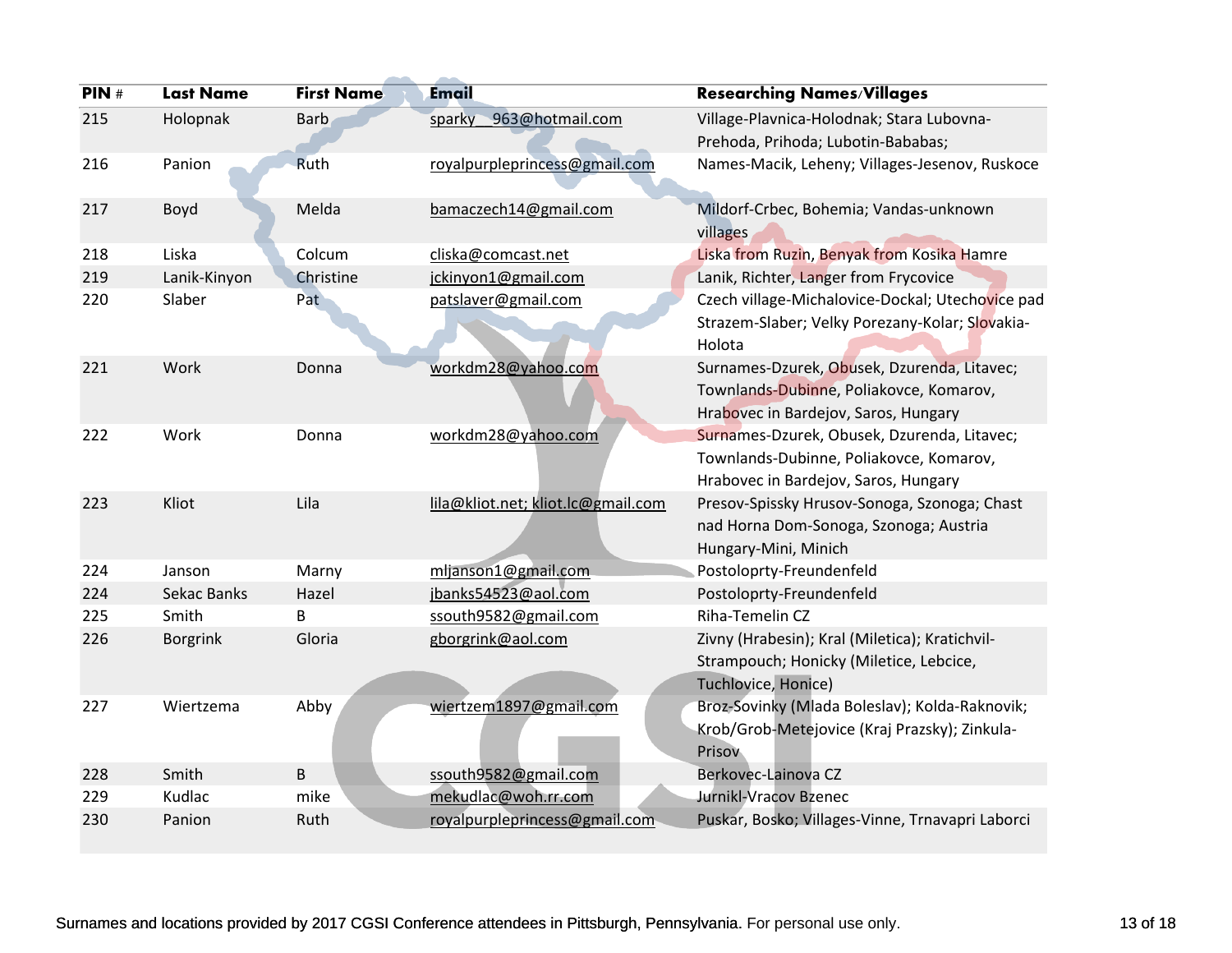| PIN# | <b>Last Name</b>      | <b>First Name</b>   | Email                            | <b>Researching Names/Villages</b>                                                                                |
|------|-----------------------|---------------------|----------------------------------|------------------------------------------------------------------------------------------------------------------|
| 231  | <b>Bacsik</b>         | Maryann             | bacsiknj@aol.com                 | Brezovka-Ivanco                                                                                                  |
| 232  | <b>Bacsik</b>         | Maryann             | bacsiknj@aol.com                 | Czarno-Hrisko/Pazin                                                                                              |
| 233  | <b>Bacsik</b>         | Maryann             | bacsiknj@aol.com                 | Svidnik-Schmayda                                                                                                 |
| 234  | <b>Bacsik</b>         | Maryann             | bacsiknj@aol.com                 | Nizny Mirosov-Skirka, Strimoba, Brudyniak,<br><b>Keselica</b>                                                    |
| 235  | Pavelka               | Dave                | hills@steven-scott.com           | Koldin-Pavelka; Borova-Bren; Makovsku-Bren                                                                       |
| 236  | Matuska               | Doug                | dmatuska@mninter.net             | Matuska-Strachujov, Michov, Velke Tresne<br>(Moravia)                                                            |
| 237  | Slivka                | <b>Bill</b>         | bill.slivka.76@gmail.com         | Mokra Luka, Revoca Lahota                                                                                        |
| 238  | Slanina               | Sara                | sslanina@neo.rr.com              | Slanina, Seman, Haytas; Zvorov, Bijacovce                                                                        |
| 239  | Northrup              | William             | william.j.northrup@sbcglobal.net | Lipany: Zelinsky; Plavnica: Grich                                                                                |
| 240  | Zelenak               | <b>Mary Frances</b> | mary-fran@verizon.net            | Village--Kosiarovce, Kosarocz, Surnames-Szabol,<br>Sabol (Zelenak?)                                              |
| 241  | Kay                   | Jim                 | thekays@aol.com                  | Sambron-Marcinek, Hardony, Hrin, Gudacz                                                                          |
| 242  | Kay                   | Jim                 | thekays@aol.com                  | Balogh-Drienov, Budimir; Pagucar (Drienov,<br><b>Budimir</b>                                                     |
| 243  | Kay                   | Jim                 | thekays@aol.com                  | Kicka, Szabo, Bodnar, Csatlos, Nandor--Pavloce<br>nad Uhom                                                       |
| 244  | Kieferndorf           | Herb                | hkiefern@gmail.com               | Slesarik Dubnika, Male Podradvi; Donansky-<br>Mikusovce                                                          |
| 245  | Namespetra<br>(Jacko) | Marcy               | mnaespetra@sympatico.ca          | Vechec (Boldizar, Kalman), Selisk (Murin),<br>Vranovske Dlhe (Jacko)                                             |
| 246  | Zelenak               | <b>Mary Frances</b> | mary-fran@verizon.net            | Village: Marcegan, Margecany Surnames-Gulas,<br>Guylyas, Gulyacz, Kalinorsky, Kalinovsky                         |
| 247  | Zelenak               | <b>Mary Frances</b> | mary-fran@verizon.net            | Village: Zakarovce, Sakarfalu, Zakaroveci<br>Surnames-Gulas, Guylyas, Gulyacz, Palko, Palkov,<br>Maylat, Majlath |
| 248  | Zelenak               | <b>Mary Frances</b> | mary-fran@verizon.net            | Village: Dapalovce (Gyapar), Gyapalocz)<br>Surnames-Zelenak, Andrasak, Andrejczak                                |
| 249  | Zelenak               | <b>Mary Frances</b> | mary-fran@verizon.net            | Village: Dubinne Surnames-Grohol, Groholy                                                                        |
| 250  | Zelenak               | <b>Mary Frances</b> | mary-fran@verizon.net            | Village: Okruhle Surnames-Vantuch, Wantuch,<br>Wantok, Vantok                                                    |
| 251  |                       |                     |                                  |                                                                                                                  |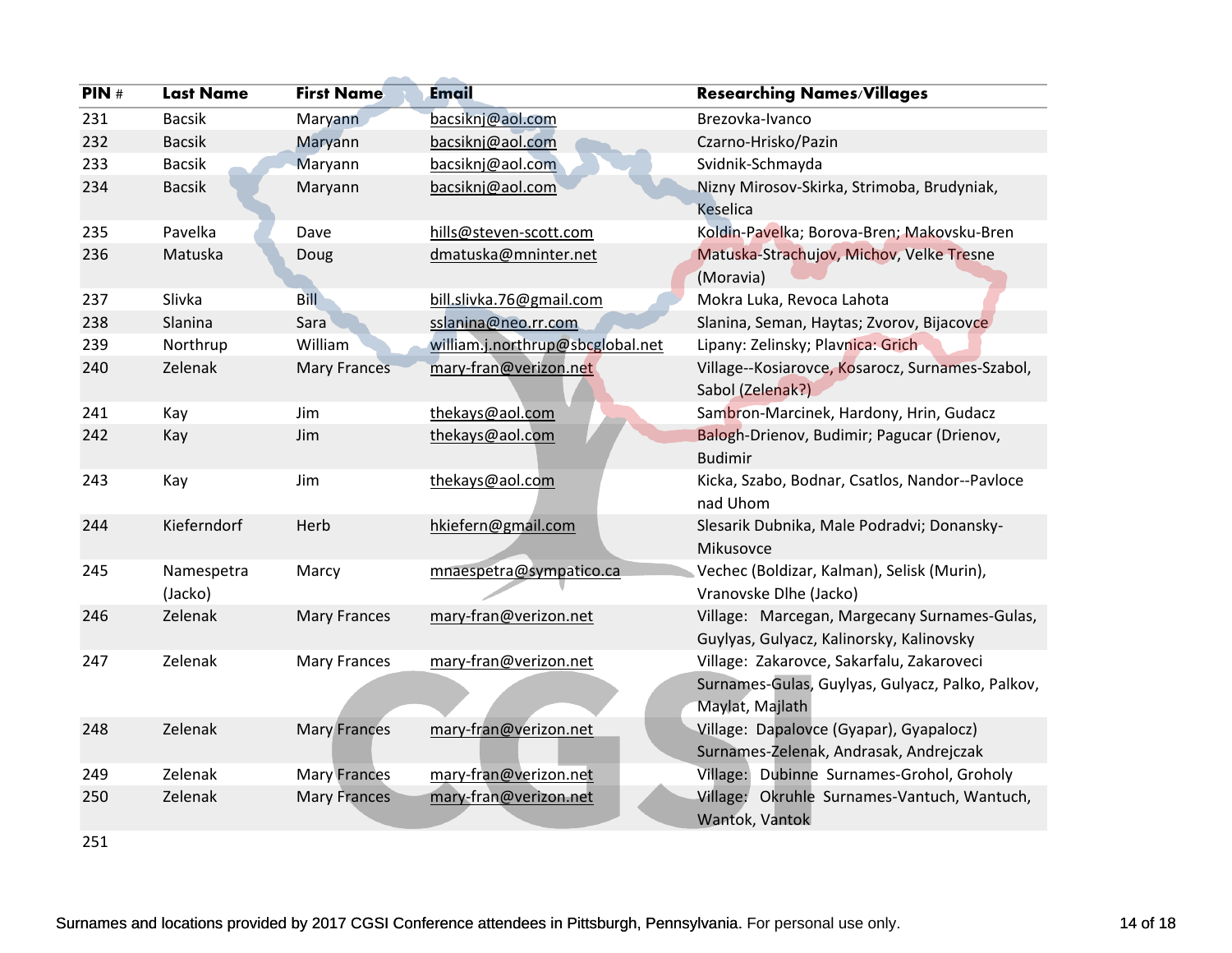| PIN# | <b>Last Name</b> | <b>First Name</b> | <b>Email</b>                | <b>Researching Names/Villages</b>                       |
|------|------------------|-------------------|-----------------------------|---------------------------------------------------------|
| 252  |                  |                   |                             |                                                         |
| 253  | Stransky         | John              | stransky@madisoncollege.edu | Stransky, Kaplan, Prestredni Libchavy,<br>Retowa/Retova |
| 254  | Schlebusch       | Stephanie         | sns40@duke.edu              | Presov SK--Toth, Tokarcik                               |
| 255  | Schlebusch       | Stephanie         | sns40@duke.edu              | Kosice SK--Tokarcik, Buban                              |
| 256  | Houdek           | Merle             | mehoudek@charter.net        | Paseky, Malkus                                          |
| 257  | Ekoniak          | Mike              | loretta@ekoniak.net         | Javorky-Ekoniak (Ikoniak); Olsov-Ferenchua;             |
|      |                  |                   |                             | Rudnany-Novotny, Kalafut                                |
| 258  | Hanuschak-       | Loretta           | loretta@ekoniak.net         | Nova Kelca-Pekar, Dill (Dilj), Porac-Hanischak,         |
|      | Ekoniak          |                   |                             | Kolesar                                                 |
| 259  | Kovanis          | Alice             | akovanis48@yahoo.com        | Gbely-Kovarik                                           |
| 260  | Hermanova        | Jeanne            | jjacques92@cableone.net     | Bohemia-Lhota/Mezindozy (Melhut-German),                |
|      | Jacques          |                   |                             | Shumanya are near Bavarian border, Pesl, Meyer,         |
|      |                  |                   |                             | Kacerovna, between Klafory and border, nearby           |
|      |                  |                   |                             | towns-Hluboka-Seidl, Slavs (Sleis), Chalupy-            |
|      |                  |                   |                             | Miltman, Springenberg/S[rymberk-Meyer,                  |
|      |                  |                   |                             | Hirshou/Hyrsov-Brell                                    |
|      |                  |                   |                             |                                                         |
| 261  | Kovanis          | Albert            | akovanis48@yahoo.com        | Horn-Velke Levare; Kovanic-Male Levare                  |
| 262  | Kovanis          | Albert            | akovanis48@yahoo.com        | Kovanic Bursky-Svaty Jur                                |
| 263  | Carlson          | Lori              | loriscarlson@outlook.com    | Dolenek, Dolinak, Dolynak from Velka Ida                |
|      |                  |                   |                             | (Formerly Nagy Ida when Hungary), Beres from            |
|      |                  |                   |                             | <b>Burca or Zsebes</b>                                  |
| 264  | Woods            | Ruth              | retraw@yahoo.com            | Hanayik-Popradno                                        |
| 265  | Mitchell         | Gene              | gmitchell57@comcast.net     | Stehlik, Chratovice, Drda                               |
| 266  | Woods            | Ruth              | retraw@yahoo.com            | Krasna Luka-Matia, Berdis                               |
| 267  | Cookova          | Anna              | annacookova@gmail.com       | Vopicka, Buchal both of Dolni Hbity                     |
| 268  | Kopanic          | Michael           | mjkopanic@yahoo.com,        | Richnava, Kluknava, Hrisovce, Ruskinovce,               |
|      |                  |                   | mjkopanic@gmail.com         | Harichovce                                              |
| 269  | Nelson           | Greg              | gregdennis@familysearch.org | Martisko-Bratislava                                     |
| 270  | Zizka            | Gary              | gary.zizka@gmail.com        | Zizka, Ziska, Fris, Frisch, Vlcek, Farka, Klecra from   |
|      |                  |                   |                             | villages-Netolice, Zveretice                            |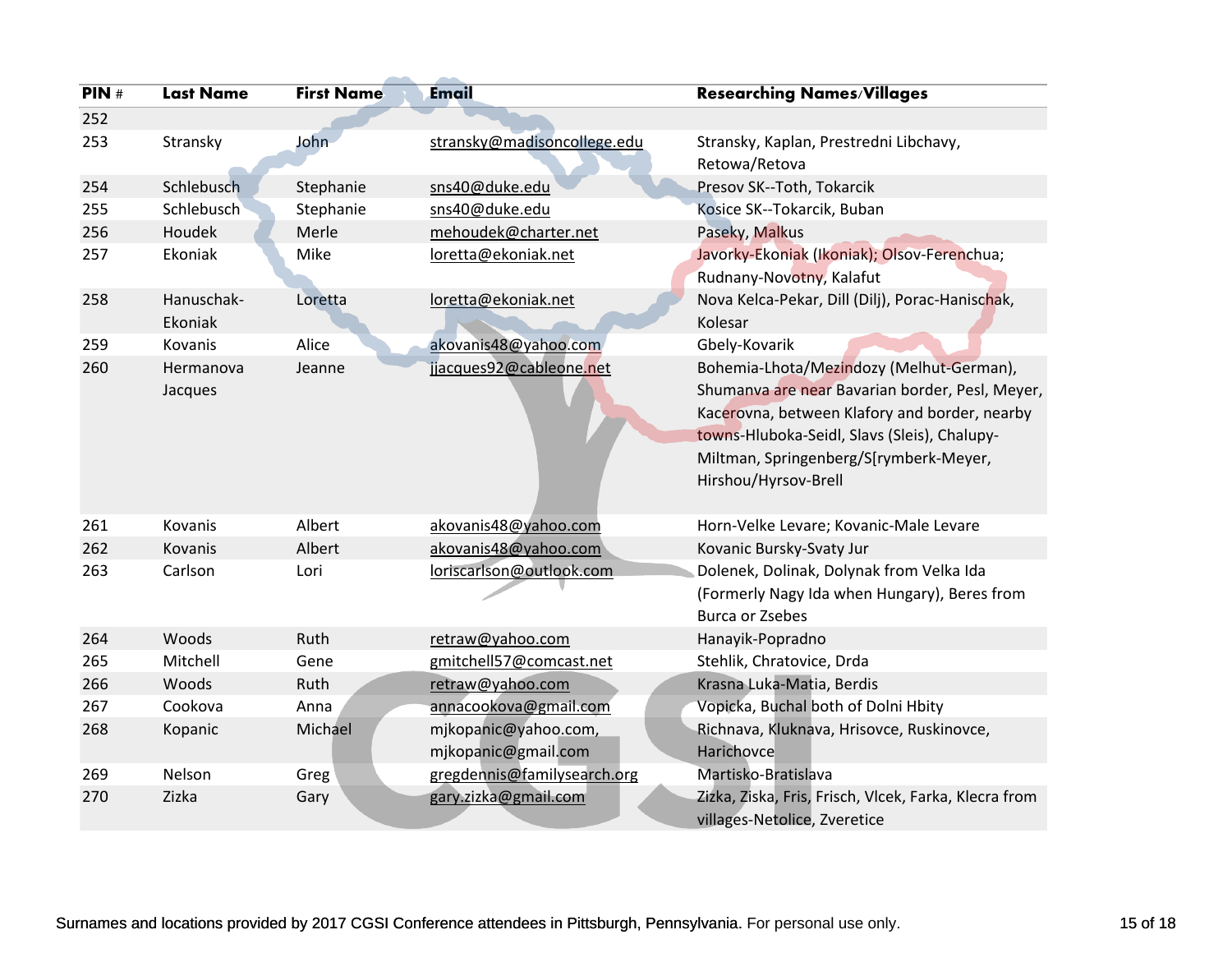| PIN# | <b>Last Name</b>     | <b>First Name</b> | <b>Email</b>             | <b>Researching Names/Villages</b>                                                                                                                            |
|------|----------------------|-------------------|--------------------------|--------------------------------------------------------------------------------------------------------------------------------------------------------------|
| 270  | Lasky                | <b>Stephanie</b>  | grandliss@aol.com        | Liss-Maly Lipnik, Kascsmartsin, Csanda, Lyascsicki,<br>Swistek, Youpa-Joppa                                                                                  |
| 271  | Jaconetta            | Laura             | laurajaconetta@yahoo.com | Strakovice, Susice, Cesjkovy, Tajanov, Hradisice-<br>surnamces Mlnarick, Kroupa                                                                              |
| 272  | Csellar              | Jennifer          | jennes@verizon.net       | Village-Benus Brezno, nad Hronom, Family name<br>Czellar                                                                                                     |
| 273  | Hermanova<br>Jacques | Jeanne            | jjacques92@cableone.net  | Hirshau/Hyrsov-Bohemai near Bavarian border-<br>Bretl, Kusel, Baumann, Meyer, Mejer                                                                          |
| 274  | Hermanova<br>Jacques | Jeanne            | jjacques92@cableone.net  | Chalupy/Friedrichsthal (east of Hyrsov) near<br>German border-Bohmann, Mittman, Seidl                                                                        |
| 275  | Cincebreaux          | Helen             | helenezx@aol.com         | Polerak, Molnar and many more-Straznice                                                                                                                      |
| 276  | Cincebreaux          | Helen             | helenezx@aol.com         | Zemek, Barina, Priharly, Kral, and more-<br>Ratiskovice                                                                                                      |
| 277  | Verish               | <b>Barbara</b>    | bhunt22@comcast.net      | Weres, Wemes, Verish, Varish, Nepolisy                                                                                                                       |
| 278  | Makousky             | Paul              | paulmczech@comcat.net    | Makovsky-Borova                                                                                                                                              |
| 279  | Makousky             | Paul              | paulmczech@comcat.net    | Typal-Sirokydul                                                                                                                                              |
| 280  | Gresh                | Daniel            | dmgresh19@gmail.com      | Villages-Krompachy, Spisske Vlachy, Gelnica,<br>Malcov, Hrabske, Muszynka; names-Luther,<br>Putanko, Zborouszky, Prislupsky, Neupauer,<br>Morgentein, Petrek |
| 281  | <b>Bartz</b>         | <b>Bob</b>        | bobbartz@outlook.com     | Frankova-Pouskehe; Braund-Cecolovice; Urba-<br>Klihovice; Strobel, Jirak, Malechova-unknown<br>villages                                                      |
| 282  | Schaffranek          | Ray               | rayschaf@comcast.net     | Surnames-Gress, Jantek, Pekar, Szokol; Villages-<br>Plavec, Torysa, Lubotin, Krasna Luka, Durkova                                                            |
| 283  | Dvorsky              | Ellie             | ejdvorsky@aol.com        | Surnames-Matlon, Kapitan; Village Bobrovec                                                                                                                   |
| 284  | Chastain             | Georgene          | gcchas@gmail.com         | Village-Siroke; names-Bednaril, Cseh, Csech,<br>Polchik, Krecsano, Straka                                                                                    |
| 285  | Dvorsky              | Ellie             | ejdvorsky@aol.com        | Liskova-village, surnames-Dvorsky, Szari                                                                                                                     |
| 286  | Popchock             | Jeff              | popchock@pa.net          | Veres-Zdana (southeast of Kosice)                                                                                                                            |
| 287  | Schen                | Richard           | rschen59@hotmail.com     | <b>Rosina</b>                                                                                                                                                |
| 288  | Schen                | Richard           | rschen59@hotmail.com     | Nove Selo, Shenbonn, Schoborn, Barbejo,<br>Bardhaus, Petz, Schin                                                                                             |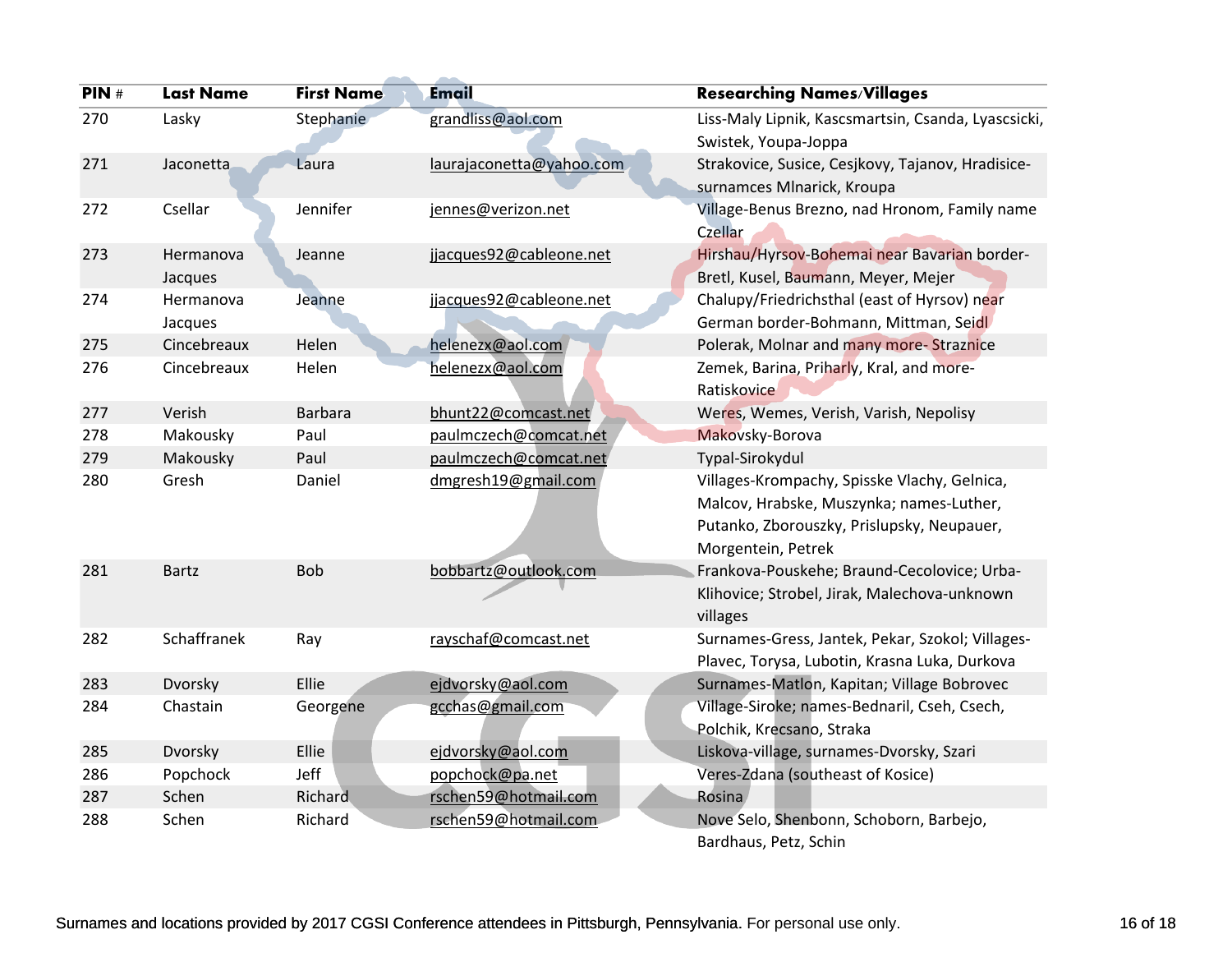| PIN# | <b>Last Name</b>  | <b>First Name</b> | <b>Email</b>                | <b>Researching Names/Villages</b>                                                                                             |
|------|-------------------|-------------------|-----------------------------|-------------------------------------------------------------------------------------------------------------------------------|
| 289  | Fedorka           | Iva               | ibfedorka@yahoo.com         | Rusk'l Komarivtsi, Komarocze, Orosz Komorosz,<br>Volkove/Valkaja                                                              |
| 290  | Kastan            |                   |                             | Kastan/Polomka, Sikora, Hitrick, Kusma, Seman,<br>Ribar/Zebes, Petrick, Murjada                                               |
| 291  | Svehla            | Louise            | svehla.louise@gmail.com     | Svehla, Soller, Koktavy in Novosedly nad<br>Zvezarkou                                                                         |
| 292  | Svehla            | Louise            | svehla.louise@gmail.com     | Koek, Teply, Kovisek in Breziny, Krasne Novy<br>Jimrahov                                                                      |
| 293  | Svehla            | Louise            | svehla.louise@gmail.com     | Precek Tichavsky, Rycek from Mor Ostrave,<br>Slezska Oshava, Hulvaky, Zabrch                                                  |
| 294  | Lavenberg         | Robert            | lavenberg@earthlink.net     | Hradisko-Terna, Zavaka, Kraľovce, Lopuchov,<br>Marhan, Giraltovce, Juris, Hliboki, Semancek,<br>Juries, Skoc, Pribula         |
| 295  | <b>Stasik</b>     | Mike              | mikestasik@aol.com          | Pscheidl (German-Czech) Hammern (Hamry),<br>Eisenstein (Zelezna Ruda), Petrovice (Petovice u<br>Susice; Schuttnhopen (Susice) |
| 296  |                   |                   |                             |                                                                                                                               |
| 297  | Ontko             | Sam               | smontko@gmail.com           | Ontko-Jaklovce, SK, Margecany SK                                                                                              |
| 298  | Ontko             | Sam               | smontko@gmail.com           | Sotak-Hlinne, SK, Jastrabrenad Toplov SK                                                                                      |
| 299  | Chuala            | Joanne            | jamarch124@zomminternet.net | Husar-Zahar, Sobrance, Hudak, Balog, Tomcik                                                                                   |
| 300  | Nester            | Irene             | irenenester@sbcglobal.net   | Recisov Slovakia                                                                                                              |
| 300  | Benko             | Marcia            | mbenko@prodigy.net          | Kovalchick-Zavadka Spis; Hoszt, Kuron, Rusnak,<br>Rozawo, Ucz                                                                 |
| 301  | Walker            | Polly             | rusynakova@gmail.com        | Rusinak, Palyir, Cuperm Masiej, Kraynak, Tkach,<br>Grivna, Pidani, Denis                                                      |
| 302  | <b>Brookshire</b> | Kay               | kbrookshire@bellsouth.net   | Vehecz, Slovakia, Sholtis, Soltys, Demeter                                                                                    |
| 303  | <b>Brookshire</b> | Kay               | kbrookshire@bellsouth.net   | Sunava, Slovakia--Sucharek, Judin, Blasko, Strbka                                                                             |
| 304  | Terrick           | Daniel            | dterrich.618@comcast.net    | Kranys-Novy Bydzov, Cech-Vysoke Veseli                                                                                        |
| 305  | Kurtek            | Bin               | wgtek@zomminternet.net      | Lucky/Likavka (Liptov County                                                                                                  |
| 306  | Mlynek            | Peter             | pdmlynek@yahoo.com          | Villages-Holesov, Frystak;, Surnames-Mlynek,<br>Zapletal, Dlabaja, Slavik, Rosypal, Brnak, Skalicka                           |